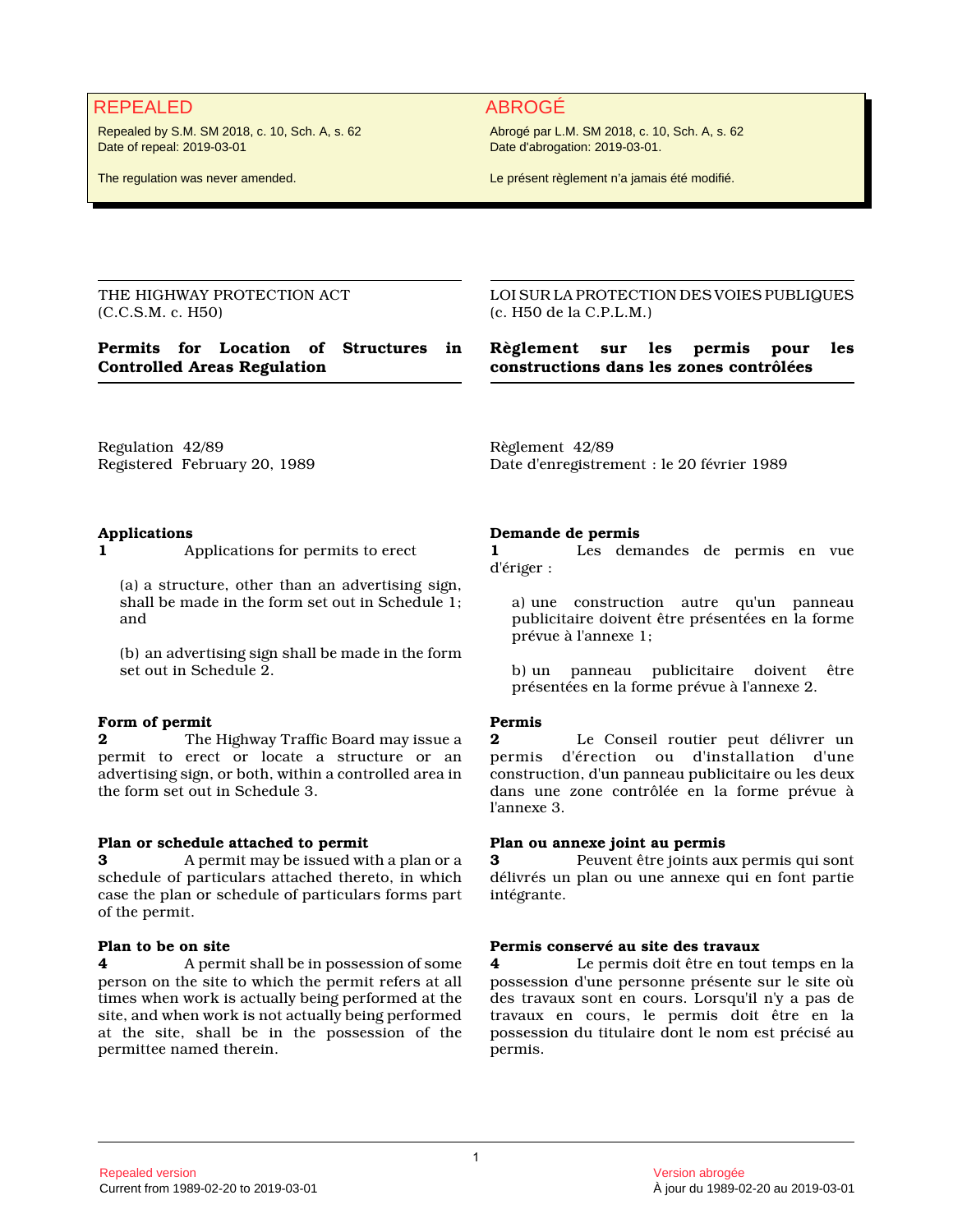#### **Permit assignable with consent**

**5(1)** A permit shall not be assigned or transferred by the person named therein.

**5(2)** Where the permittee transfers or assigns his or her interest in the land to which the permit refers, the transferee or assignee of the interest may, upon the permit being surrendered to the secretary or assistant secretary of the Traffic Board, reques t that the permit be amended by substituting his or her name for the name of the previous permittee.

#### **General conditions**

**6** Where a permit is issued for the construction of an entrance to or an exit from a limited access highway, the permittee in constructing the entrance or exit shall

(a) use materials, including gravel, paving materials, culverts, timbers and supports, satisfactory to the traffic authority of the highway; and

(b) conform to standards of construction, elevation, drainage and excavation satisfactory to the traffic authority.

#### **Conditions re limited access highway**

**7** A permit issued for an entrance to or an exit from a limited access highway is subject to th e condition that, if a service road, having access to the limited access highway and to which the owner or occupier of the land to which the permit refers has access, is later constructed, the entrance to or exit from the limited access highway may be removed by the traffic authority of the highway.

#### **Repeal**

**8** Manitoba Regulation 497/88 R is repealed.

**Cession du permis**

**5(1)** Il est interdit à la personne dont le nom est inscrit sur le permis de céder ou de transférer le permis en question.

**5(2)** Dans les cas où le titulaire d'un permis transfère ou cède son intérêt dans le bien-fonds visé par le permis, le cessionnaire peut, lorsque le permis est remis au secrétaire ou au secrétaire-adjoint du Conseil routier, demander que le permis soit modifié afin que son nom soit substitué à celui du précédent titulaire du permis.

#### **Conditions générales**

**6** Le titulaire d'un permis délivré pour la construction d'une bretelle de route à accès limité doit :

a) utiliser des matériaux jugés satisfaisants par l'autorité en matière de circulation routière, notamment en ce qui a trait au gravier, aux matériaux de pavage, aux ponceaux, au bois d'oeuvre et aux matériaux de soutien;

b) se conformer aux normes de construction, d'élévation, de drainage et d'excavation jugées satisfaisantes par l'autorité en matière de circulation routière.

## **Condition concernant les routes à accès limité**

**7** Les permis délivrés à l'égard d'une bretelle de route à accès limité sont assujettis à la condition portant que si une voie de service donnan t accès à la route à accès limité est construite ultérieurement, et que le propriétaire ou l'occupan t du bien-fonds visé par le permis y a accès, l'autorité en matière de circulation routière peut fermer la bretelle de route à accès limité.

#### **Abrogation**

**8** Le *Règlement du Manitoba* 497/88 R est abrogé.

February 16, 1989 THE HIGHWAY TRAFFIC BOARD:

Le 16 février 1989 POUR LE CONSEIL ROUTIER,

Le président,

S. Sabeski

S. Sabeski Chairperson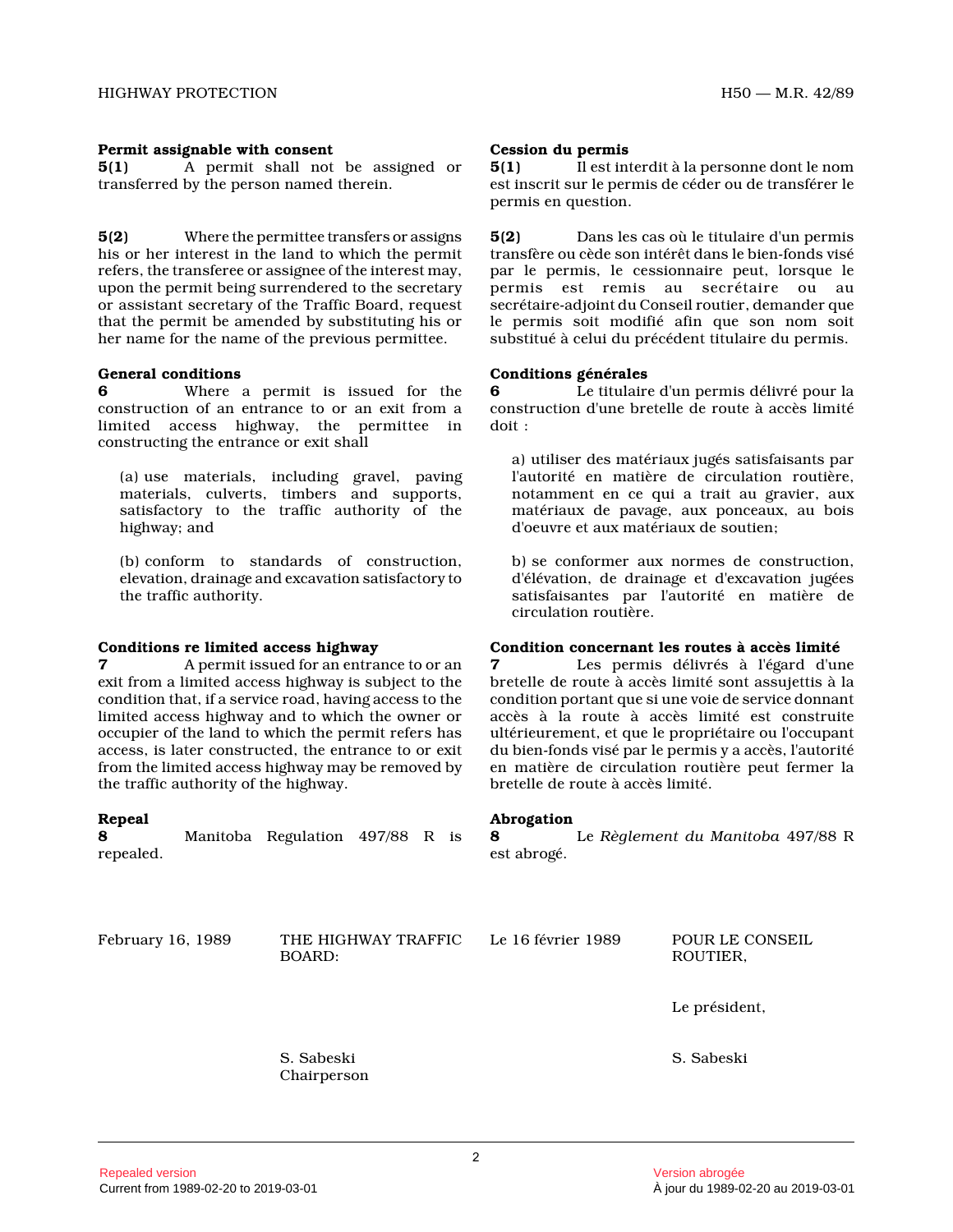#### PROTECTION DES VOIES PUBLIQUES H50 — R.M. 42/89

#### SCHEDULE 1 (Section 1)

## APPLICATION FOR PERMIT

Manitoba 206-301 Weston Street Highways and Winnipeg, Manitoba Transportation

The Highway<br>Traffic Board  $(204)$  945-8912

## LIMITED ACCESS HIGHWAYS STRUCTURES - ACCESS DRIVEWAY - SERVICE ROADS

#### **Instruction Sheet**

### **Please print on Application Form**

I. Application Fee

A fee of \$50.00 must be submitted with this application. Please make cheque payable to the:

Minister of Finance of Manitoba.

II. Application for Structures (above or below ground) or an Addition to Existing Structure(s) adjacent to a Limited Access Highway shall include a diagram, sketch or map indicating:

- Proposed location;
- Size;
- Setback from highway right-of-way (property line);
- All existing structures (if applicable) within the applicant's property.

III. Application for Construction, Relocation or Modification of an Access Driveway onto a Limited Access Highway or a Service Road or the construction of a Service Road adjacent to a Limited Access Highway shall include a diagram, sketch or map indicating:

- Distance from nearest access driveway;
- Length and width (width of desired top surface);
- Proposed location;
- Distance from right-of-way (property line) (if applicable);
- All existing accesses (if applicable) within the applicant's property.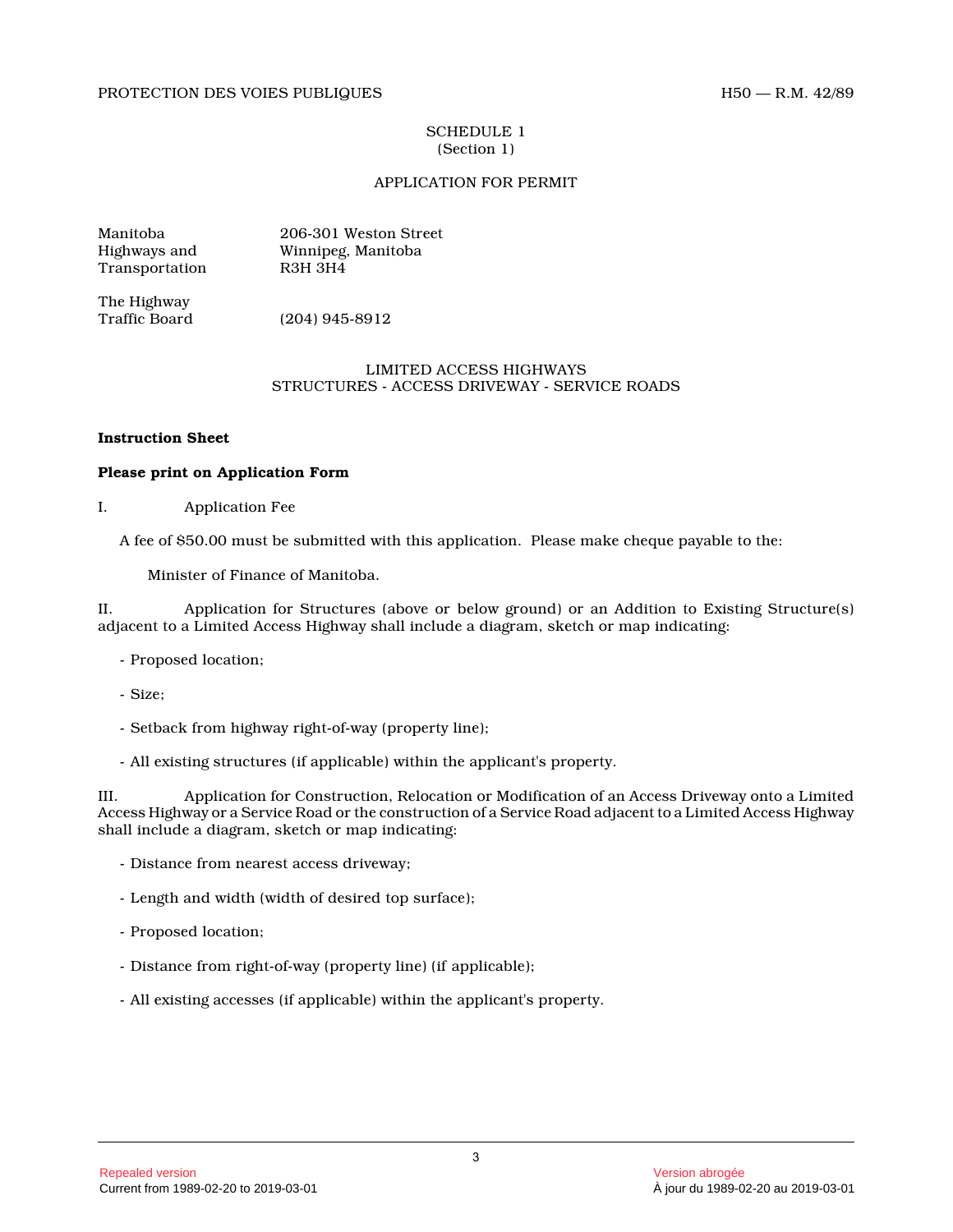## **NOTE**

- ALL APPLICATIONS MUST HAVE REGISTERED LANDOWNER'S SIGNATURE
- If Subdivision is involved, an Approval or Tentative Approval must be submitted with this application .
- Land Title Certificate or a copy thereof must accompany this application.
- Survey Certificate, or a copy thereof, (if available) should accompany this application.
- Use "Site Plan" of this Application for sketch or for added information. Use both sides, if required .
- Application will be held until ALL information is submitted.
- Landowner must sign application or a letter indicating the landowner is aware of this application and agrees to this submission is to be attached.

## **Applicant**

Remove and retain this instruction sheet and "Applicant Copy"; forward balance of completed application and fees to The Highway Traffic Board at the above address.

THIS APPLICATION, IF APPROVED, DOES NOT DISPENSE WITH THE HOLDER THEREOF COMPLYING WITH ALL TERMS AND CONDITIONS OR ANY MUNICIPAL BY-LAW OR ZONING REGULATION.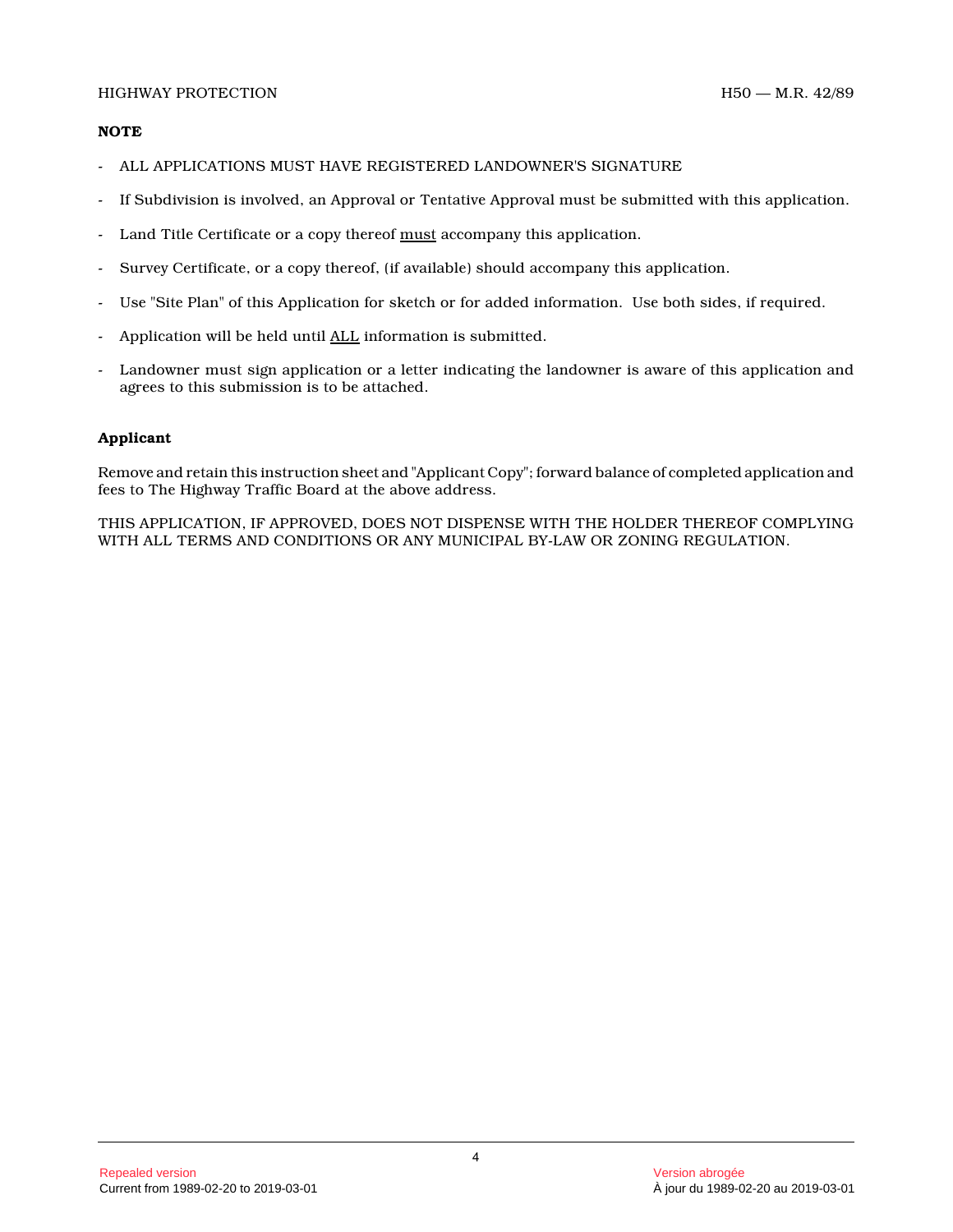**APPLICATION FOR PERMIT** Manitoba Highways 206-301 Weston Street and Transportation Winnipeg, Manitoba and Transportation

R3H 3H4

The Highway<br>Traffic Board

 $(204)$  945-8912

STRUCTURE, adjacent to and an ACCESS DRIVEWAY onto a Limited Access Highway in a controlled area

Check one or more of the following:

[ ] Construct an Access Driveway

[ ] Relocate or Modify an Existing Access Driveway

[ ] Construct an Access Driveway onto a Service Road

[] Construct a Frontage Road (Service Road) within a controlled area

- [ ] Erect a Structure or an Addition to a Structure
- [] Change in Use (Access, Structure or Land other than its original use)
- [ ] Other

LOCATION (Print)

|                                |                                                                | Land Title Office                 |     |
|--------------------------------|----------------------------------------------------------------|-----------------------------------|-----|
| $R.L./O.T.M.$ Block            |                                                                | LTO                               |     |
|                                | Township                                                       | Range                             |     |
| Parish of                      |                                                                |                                   |     |
|                                |                                                                | City, Town, Village, Community of |     |
|                                |                                                                |                                   |     |
|                                |                                                                |                                   |     |
| PROPERTY SIZE                  |                                                                |                                   |     |
| Frontage on highway m          | hectares                                                       |                                   |     |
| PROPOSED USE                   |                                                                |                                   |     |
| [] Agricultural [] Residential | Commercial<br>$\Box$                                           | Other<br>$\Box$                   |     |
|                                | Subdivision has been applied for this property (if applicable) | <b>YES</b>                        | NO. |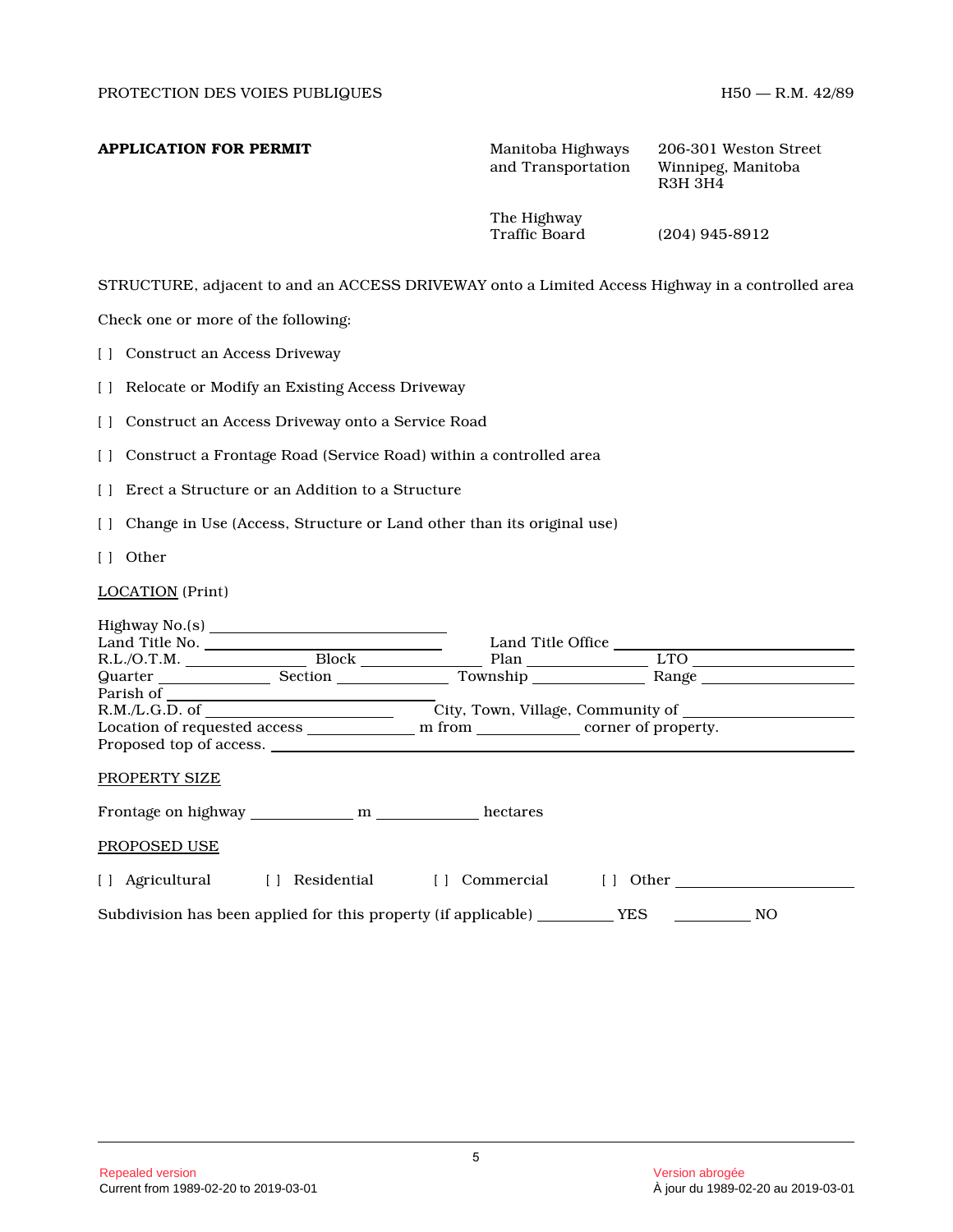|                                                                                                                                                                                                                                                                                                                                                                                                                               |                                                 |               |                                  | setback from right-of-way                                                   |                           |
|-------------------------------------------------------------------------------------------------------------------------------------------------------------------------------------------------------------------------------------------------------------------------------------------------------------------------------------------------------------------------------------------------------------------------------|-------------------------------------------------|---------------|----------------------------------|-----------------------------------------------------------------------------|---------------------------|
|                                                                                                                                                                                                                                                                                                                                                                                                                               |                                                 |               |                                  | (property line)                                                             | m                         |
|                                                                                                                                                                                                                                                                                                                                                                                                                               |                                                 | $m x$ m x m   |                                  |                                                                             | m                         |
| $\overline{3}$ . $\overline{\qquad \qquad}$ $\qquad \qquad$ $\qquad \qquad$ $\qquad \qquad$ $\qquad \qquad$ $\qquad \qquad$ $\qquad \qquad$ $\qquad \qquad$ $\qquad \qquad$ $\qquad \qquad$ $\qquad$ $\qquad \qquad$ $\qquad \qquad$ $\qquad$ $\qquad$ $\qquad$ $\qquad$ $\qquad$ $\qquad$ $\qquad$ $\qquad$ $\qquad$ $\qquad$ $\qquad$ $\qquad$ $\qquad$ $\qquad$ $\qquad$ $\q$                                              | $\mathbf{u}$                                    | $m x$ m x     |                                  | $\mathbf{H}$                                                                | m                         |
| $4.$ $\frac{1}{\sqrt{1-\frac{1}{\sqrt{1-\frac{1}{\sqrt{1-\frac{1}{\sqrt{1-\frac{1}{\sqrt{1-\frac{1}{\sqrt{1-\frac{1}{\sqrt{1-\frac{1}{\sqrt{1-\frac{1}{\sqrt{1-\frac{1}{\sqrt{1-\frac{1}{\sqrt{1-\frac{1}{\sqrt{1-\frac{1}{\sqrt{1-\frac{1}{\sqrt{1-\frac{1}{\sqrt{1-\frac{1}{\sqrt{1-\frac{1}{\sqrt{1-\frac{1}{\sqrt{1-\frac{1}{\sqrt{1-\frac{1}{\sqrt{1-\frac{1}{\sqrt{1-\frac{1}{\sqrt{1-\frac{1}{\sqrt{1-\frac{1}{\sqrt{$ |                                                 | $m x$ m x m x |                                  | $\boldsymbol{\mathsf{H}}$                                                   | $\frac{m}{2}$             |
|                                                                                                                                                                                                                                                                                                                                                                                                                               |                                                 | $m x$ m x m x |                                  | $\pmb{\mathsf{H}}$                                                          | m                         |
|                                                                                                                                                                                                                                                                                                                                                                                                                               | $\mathbf{u}$                                    | $m x$ m       |                                  | $\pmb{\mathsf{H}}$                                                          | m                         |
| Name (Print)                                                                                                                                                                                                                                                                                                                                                                                                                  | <b>REGISTERED LANDOWNER</b>                     |               | <b>APPLICANT</b><br>Name (Print) |                                                                             |                           |
| Address                                                                                                                                                                                                                                                                                                                                                                                                                       |                                                 |               | Address                          |                                                                             |                           |
| Prov.                                                                                                                                                                                                                                                                                                                                                                                                                         | Postal Code                                     | Bus. Tel. No. | Prov.                            | Postal Code                                                                 | Bus. Tel. No.             |
|                                                                                                                                                                                                                                                                                                                                                                                                                               |                                                 | Home          |                                  |                                                                             | Home                      |
| Signature                                                                                                                                                                                                                                                                                                                                                                                                                     |                                                 | Date          | Signature                        |                                                                             | Date                      |
|                                                                                                                                                                                                                                                                                                                                                                                                                               |                                                 |               | <b>Applicant Represents</b>      |                                                                             |                           |
| FOR OFFICE USE ONLY<br>File #                                                                                                                                                                                                                                                                                                                                                                                                 | Control Line                                    | <b>Speed</b>  | District                         | Preferred Hearing Location<br>[ ] Winnipeg<br>[ ] Brandon<br>[ ] Swan River | [ ] Dauphin<br>[] The Pas |
|                                                                                                                                                                                                                                                                                                                                                                                                                               | FOR DEPARTMENT USE ONLY                         |               |                                  |                                                                             |                           |
| Control Section No.                                                                                                                                                                                                                                                                                                                                                                                                           |                                                 |               |                                  |                                                                             | N or E<br>S or W          |
|                                                                                                                                                                                                                                                                                                                                                                                                                               |                                                 |               | Distance to Closest Bldg.        |                                                                             |                           |
| <b>Culvert Size</b>                                                                                                                                                                                                                                                                                                                                                                                                           | $\frac{1}{\sqrt{1-\frac{1}{2}}}\min x \mod{G}A$ |               | Setback of Closest Bldg.         |                                                                             |                           |
| Speed Limit                                                                                                                                                                                                                                                                                                                                                                                                                   | km/h                                            |               |                                  | Distance to Closest Driveway                                                |                           |

PROPOSED STRUCTURES (All existing structures including accesses must be shown on accompanying sketch.)

Remarks: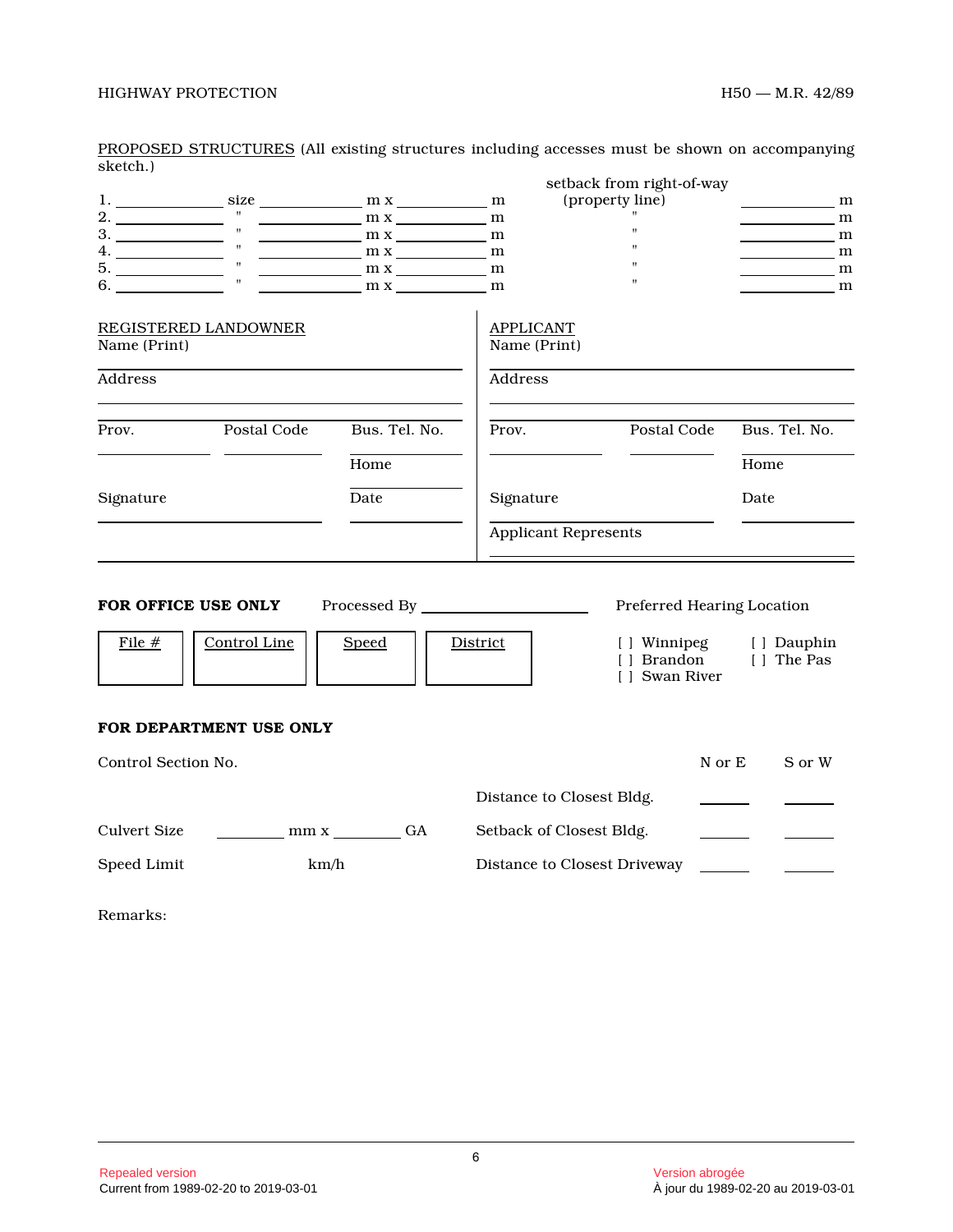## SCHEDULE 2 (Section 1)

## APPLICATION FOR PERMIT

| Manitoba     | 206-301 Weston Street         |
|--------------|-------------------------------|
| Highways and | Winnipeg, Manitoba            |
|              | <b>Transportation R3H 3H4</b> |

The Highway<br>Traffic Board

 $(204)$  945-8912

## ADVERTISING SIGN APPLICATION

## **Instruction Sheet**

## **Please print on Application Form**

I. Application Fee

A fee of \$50.00 must be submitted with this application. Please make cheque payable to the:

Minister of Finance of Manitoba.

II. Application for the Erection of an Advertising/Commercial Sign shall include a diagram, sketch or map indicating:

- Proposed location;
- Distance from right-of-way (property line);
- Size of sign;
- Design of sign displaying the contents, etc.;
- All existing signs, accesses and structures including setbacks.

## **NOTE**

- ALL APPLICATIONS MUST HAVE REGISTERED LANDOWNER'S SIGNATURE
- Land Title Certificate or a copy thereof must accompany this application.
- Use "Site Plan" of this Application for sketch or for added information. Use both sides, if required .
- Application will not be processed until ALL information is submitted.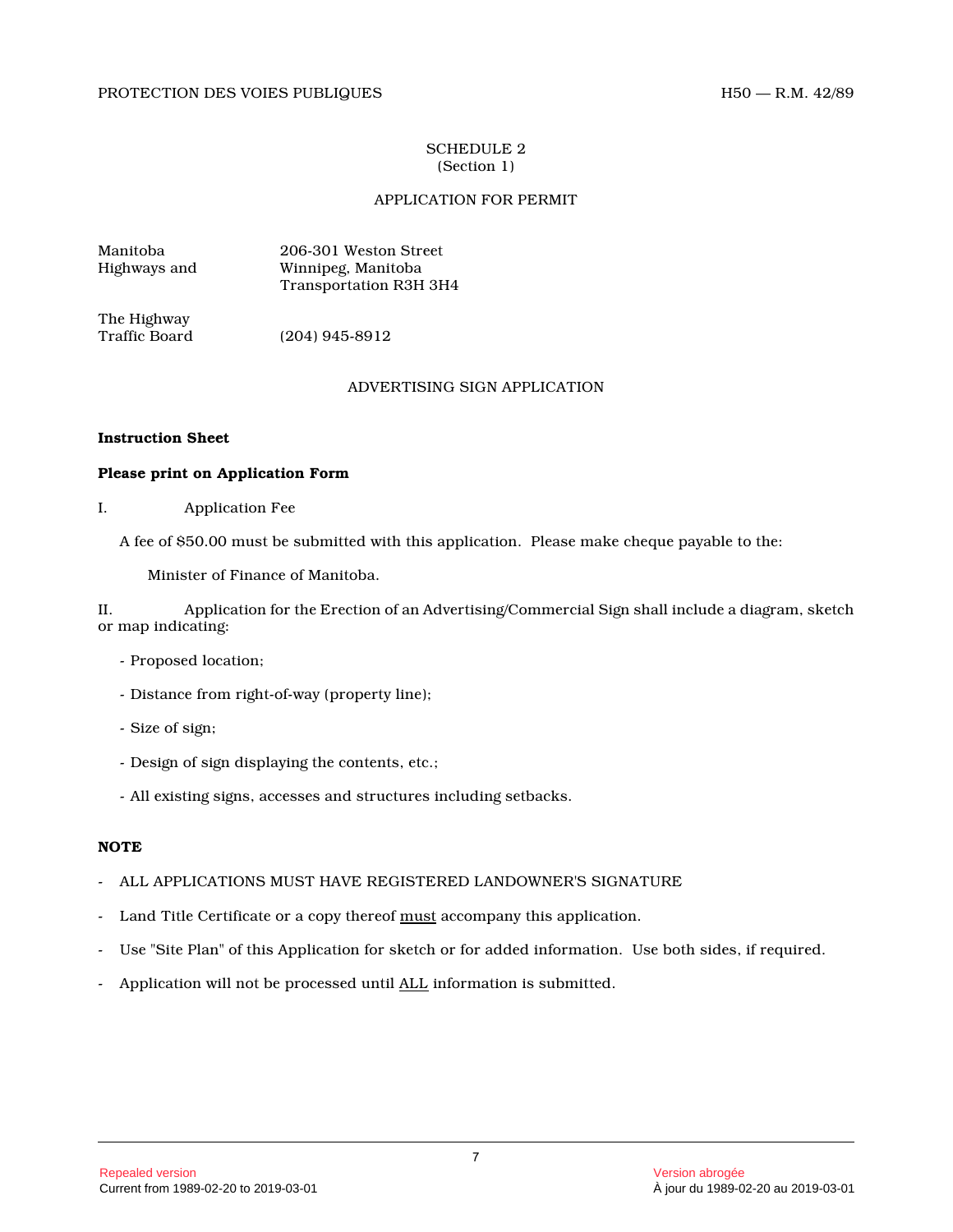## **Applicant**

Remove and retain this instruction sheet and "Applicant Copy"; forward balance of completed application and fees to The Highway Traffic Board at the above address.

THIS APPLICATION, IF APPROVED, DOES NOT DISPENSE WITH THE HOLDER THEREOF COMPLYING WITH ALL TERMS AND CONDITIONS OR ANY MUNICIPAL BY-LAW OR ZONING REGULATION.

Information on the sign conditions policy can be obtained from the Highway Traffic Board's offices, municipal offices or district offices.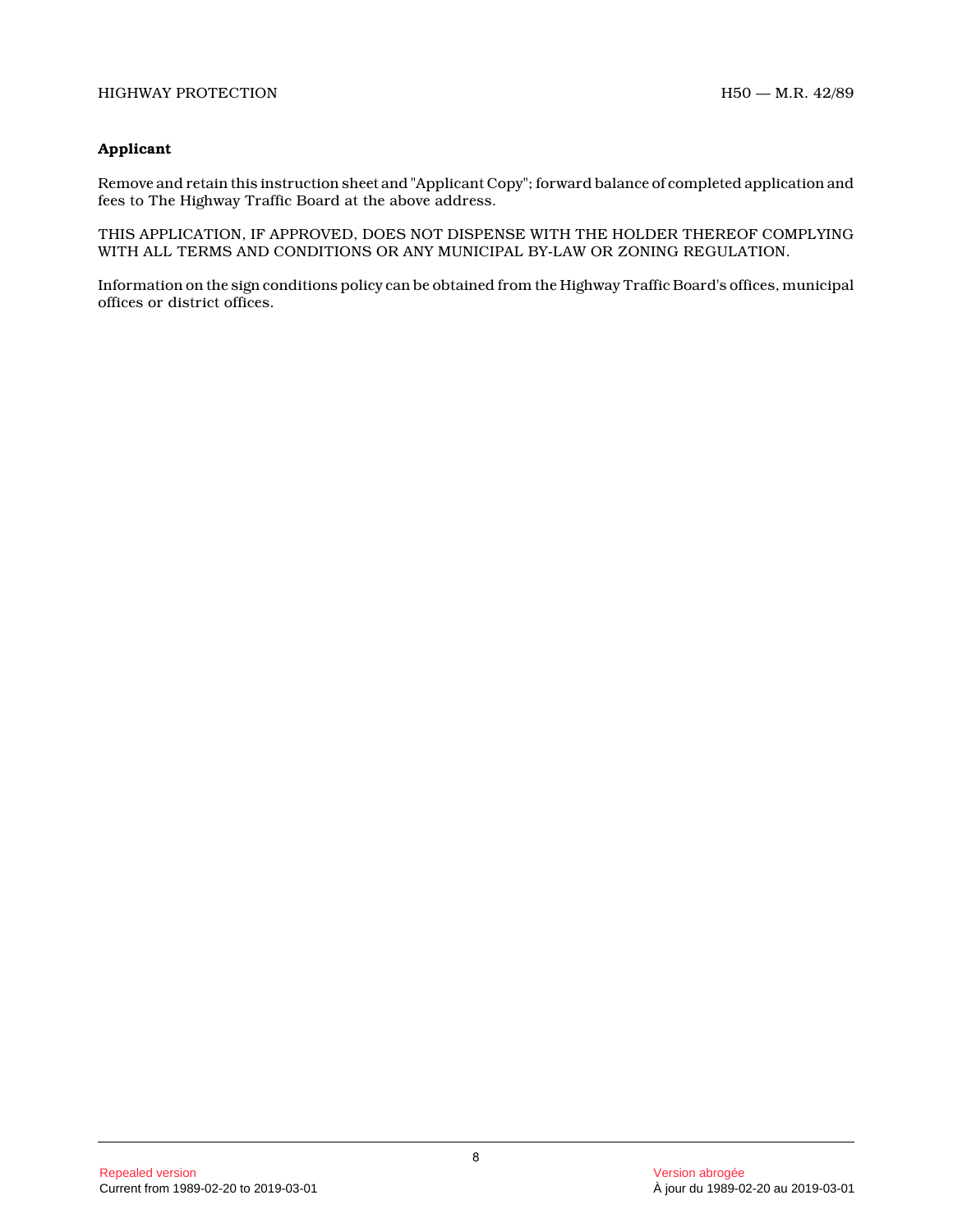## **APPLICATION FOR PERMIT**

## ADVERTISING SIGN

| (Check one or more of the following)                                                                          |
|---------------------------------------------------------------------------------------------------------------|
| SIGN: Off-premise [ ] On-premise [ ] Lighted [ ] Not Lighted [ ]                                              |
| SIGN TO BE Temporary [ ] Permanent [ ] Portable [ ] "V" Shape [ ] Double faced [ ]                            |
| Single-faced [ ] If Temporary For ____________ months/weeks                                                   |
| PROPOSED USAGE Historical [] Commercial [] Community []                                                       |
|                                                                                                               |
| <b>SIGN LOCATION</b>                                                                                          |
| Adjacent to Highway $\#$ _____________. To be located ______________km to the nearest community.              |
| To be located on the North [] South [] East [] West [] side of the highway.<br>Quarter Section Township Range |
| Setback <b>Example 2018</b> from the highway right-of-way (property line).                                    |
| <b>SIZE AND DESIGN</b>                                                                                        |
| Size of Sign: $x_1 + x_2 + x_3 + x_4 + x_5 + x_6$                                                             |
| Sign to face North [] South [] West [] East []                                                                |
| South [ ] West [ ]<br>East [ ]                                                                                |
|                                                                                                               |

CERTIFICATION:

I hereby certify that the information herein contained is correct: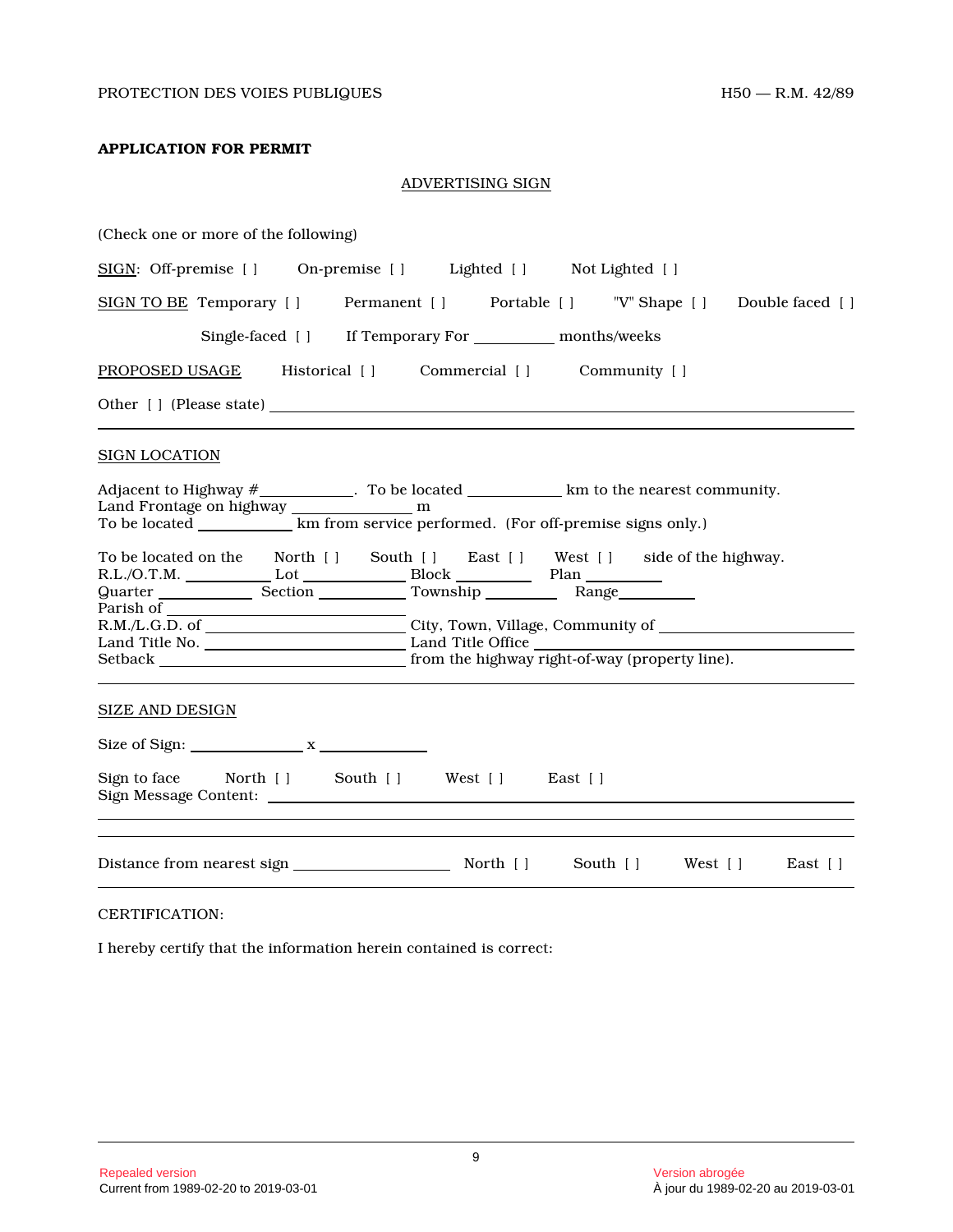| APPLICANT: (please print)                                        |                                                                                                                |                                                                                                                                                                                                                 |
|------------------------------------------------------------------|----------------------------------------------------------------------------------------------------------------|-----------------------------------------------------------------------------------------------------------------------------------------------------------------------------------------------------------------|
|                                                                  |                                                                                                                |                                                                                                                                                                                                                 |
|                                                                  |                                                                                                                |                                                                                                                                                                                                                 |
|                                                                  |                                                                                                                | Postal Code Postal Code                                                                                                                                                                                         |
|                                                                  |                                                                                                                |                                                                                                                                                                                                                 |
|                                                                  |                                                                                                                |                                                                                                                                                                                                                 |
|                                                                  |                                                                                                                |                                                                                                                                                                                                                 |
| <b>LANDOWNER</b>                                                 |                                                                                                                |                                                                                                                                                                                                                 |
| I hereby grant permission to<br>altering and removing the sign.  |                                                                                                                | for the purpose of erecting the sign herein described on the property described above. I also grant<br>permission to authorized personnel to enter the land for the purpose of inspecting, erecting, repairing, |
| LANDOWNER: (please print)                                        |                                                                                                                |                                                                                                                                                                                                                 |
|                                                                  | Name: 2008. 2008. 2010. 2010. 2010. 2010. 2010. 2010. 2010. 2010. 2010. 2010. 2010. 2010. 2010. 2010. 2010. 20 |                                                                                                                                                                                                                 |
|                                                                  |                                                                                                                |                                                                                                                                                                                                                 |
|                                                                  |                                                                                                                |                                                                                                                                                                                                                 |
| Date: $\frac{1}{\sqrt{1-\frac{1}{2}}\left(1-\frac{1}{2}\right)}$ |                                                                                                                |                                                                                                                                                                                                                 |
|                                                                  |                                                                                                                |                                                                                                                                                                                                                 |
| FOR OFFICE USE ONLY                                              |                                                                                                                |                                                                                                                                                                                                                 |
|                                                                  | File #<br>Control Line                                                                                         | Area Speed<br>District                                                                                                                                                                                          |
| FOR DEPARTMENT USE ONLY<br>Control Section No.                   |                                                                                                                | N or E<br>S or W                                                                                                                                                                                                |
|                                                                  |                                                                                                                | Distance to Closest Bldg.                                                                                                                                                                                       |
|                                                                  |                                                                                                                | Setback of Closest Bldg.                                                                                                                                                                                        |
| Speed Limit                                                      | km/h                                                                                                           | Distance to Closest Driveway                                                                                                                                                                                    |
| Remarks:                                                         |                                                                                                                |                                                                                                                                                                                                                 |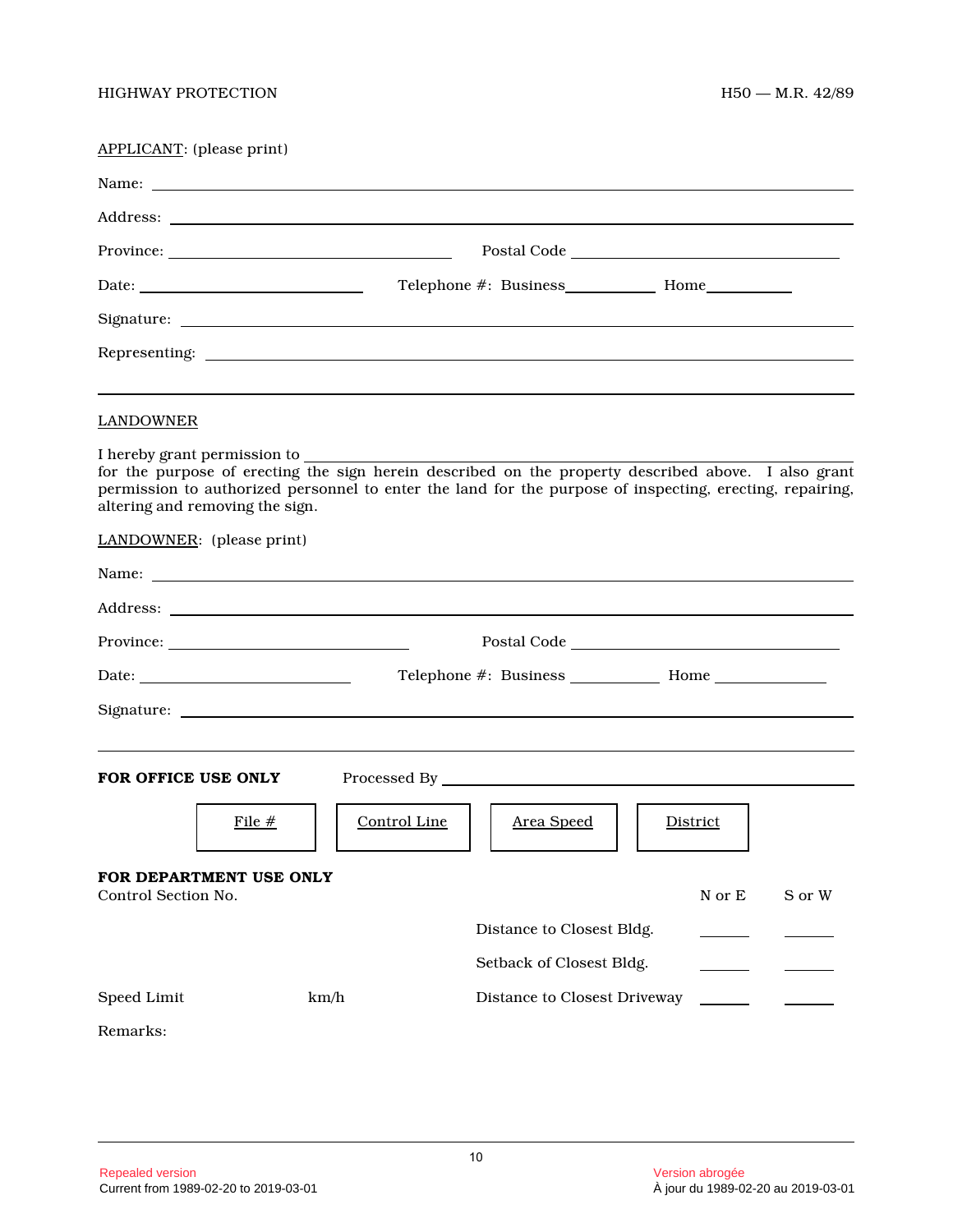## SCHEDULE 3 (Section 2)

Province of Manitoba Highways and The Highway Traffic Board

**PERMIT**

| File No.                                                                                                                                                                  | Plan No.   |              | Permit No.                                                         |  |
|---------------------------------------------------------------------------------------------------------------------------------------------------------------------------|------------|--------------|--------------------------------------------------------------------|--|
| Permit for the erection of structures within controlled areas adjacent to and/or access driveway(s) onto<br>limited access highways.<br>Permission is hereby granted to:- |            |              |                                                                    |  |
| Permittee                                                                                                                                                                 |            |              |                                                                    |  |
| Registered land owner                                                                                                                                                     |            |              |                                                                    |  |
| Proposed use of property                                                                                                                                                  |            |              |                                                                    |  |
| DwellingFarm                                                                                                                                                              | Commercial | <b>Other</b> | Change of land use only                                            |  |
|                                                                                                                                                                           |            |              |                                                                    |  |
|                                                                                                                                                                           |            |              |                                                                    |  |
|                                                                                                                                                                           |            |              |                                                                    |  |
| $Location(s)$ and width $(s)$ of access<br>driveway(s) or already existing                                                                                                |            |              |                                                                    |  |
|                                                                                                                                                                           |            |              | (A) m from boundary of property m wide                             |  |
|                                                                                                                                                                           |            |              | (B) ________ m from ________ boundary of property _________ m wide |  |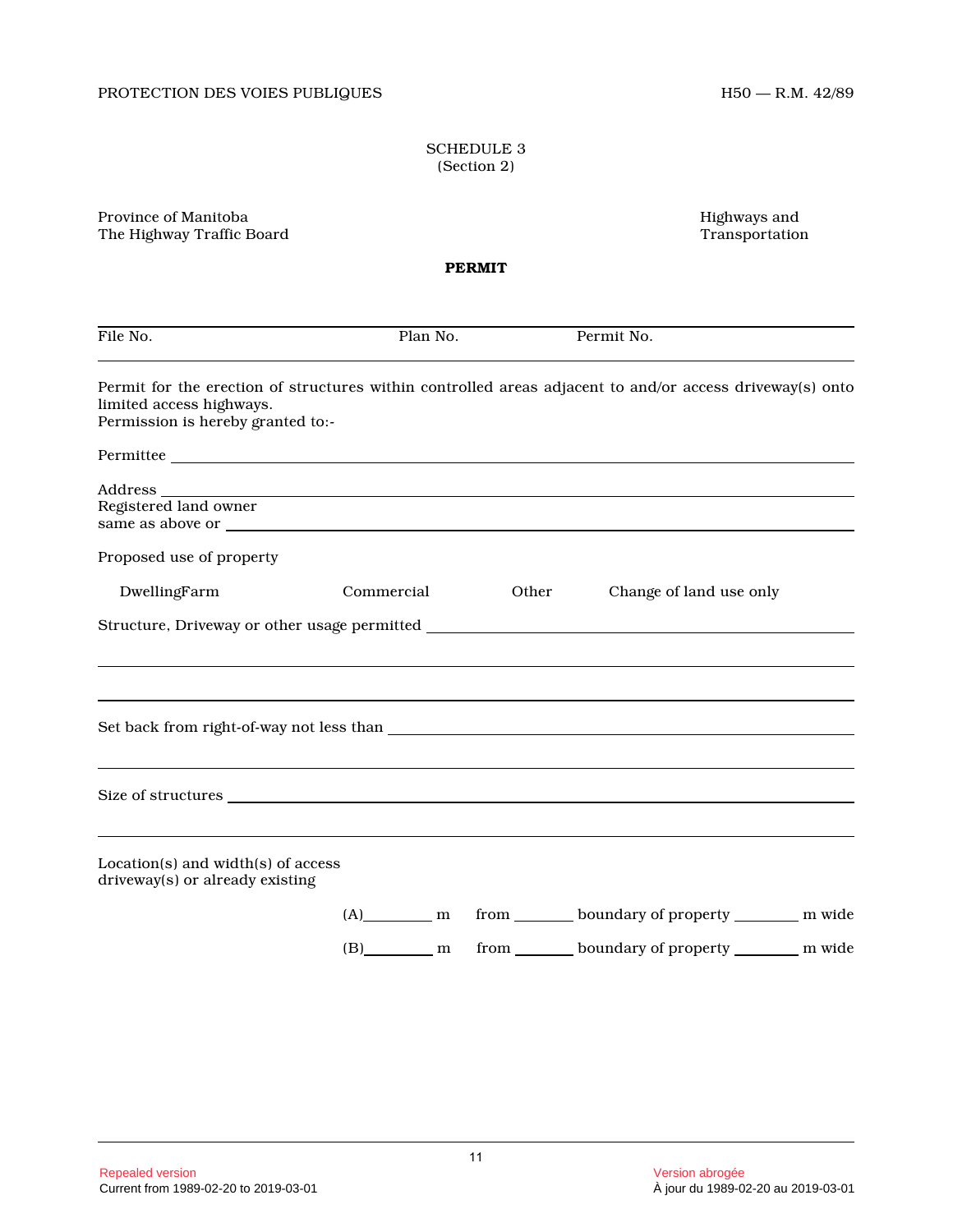| Description of property situated<br>adjacent to highway | $\frac{1}{4}$<br>Section ( | Township         | Range     |
|---------------------------------------------------------|----------------------------|------------------|-----------|
| Frontage on highway                                     |                            | Size of property | hectares. |

This permit is subject to the following conditions:

- 1. Subject to provisions of the Permits for Location of Structures in Controlled Areas Regulation.
- 2. Permit expiry date
- 3. Before any construction is undertaken, contact the District Engineer, Highways Department for supervision regarding approved location, drainage, openings, elevations, etc.
- 4. If any part of the controlled area lying between the site of the permitted buildings and the highway is hereafter required for highway purposes no damages or compensation shall be paid by the Province for any injurious affection to any thing permitted or to the owners or occupants thereof arising directly or indirectly from said requirement.

Note: Permit not valid unless signed.

| Signature |  |
|-----------|--|
|           |  |

Title SECRETARY

Date Issued: \_\_\_\_\_\_\_

This permit does not relieve the permittee from complying with any Statute enacted by the Legislature of Manitoba or the Parliament of Canada or of any regulation made under such a Statute or with any town planning scheme or municipal by-law in force in the area.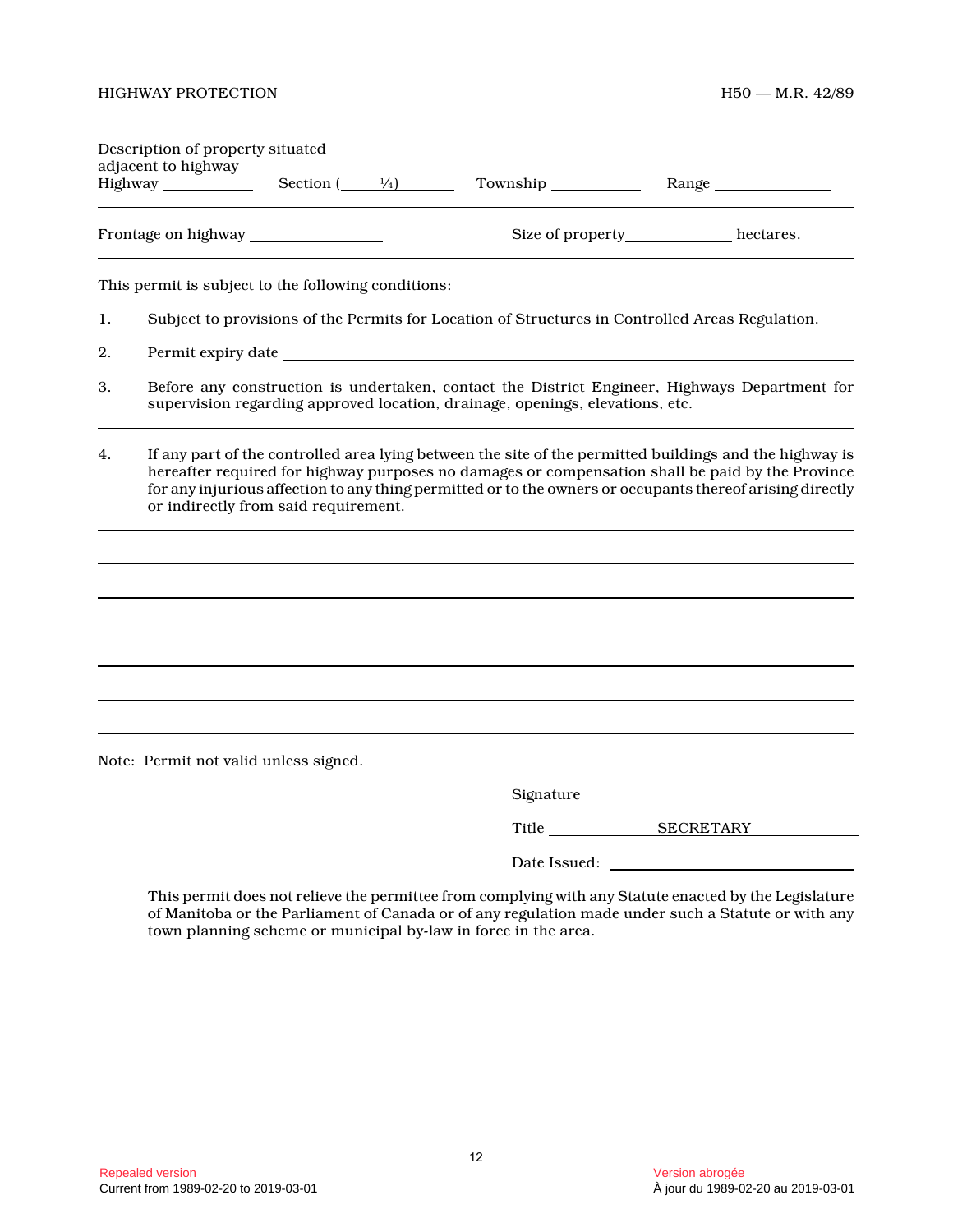#### ANNEXE 1 (article 1)

## DEMANDE DE PERMIS

| Voirie et Transport | 301, rue Weston, bureau 206 |
|---------------------|-----------------------------|
| Manitoba            | Winnipeg (Manitoba)         |
|                     | R3H 3H4                     |

Conseil routier (204) 945-8912

## ROUTES À ACCÈS LIMITÉ CONSTRUCTIONS, VOIES D'ACCÈS, VOIES DE SERVICE

## **Directives**

## **Prière d'écrire en caractères d'imprimerie**

I. Coût du permis

Joignez 50 dollars à votre demande. Libellez votre chèque à l'ordre du ministre des Finances du Manitoba.

II. Les demandes relatives à l'édificaton de constructions au-dessus ou au-dessous du niveau du sol ou à l'agrandissement de constructions existantes à proximité d'une route à accès limité doivent être soumises avec un diagramme, un croquis ou une carte comprenant les renseignements suivants :

- l'emplacement projeté;
- les dimensions;
- la distance par rapport à l'emprise de la route (limite du bien-fonds);
- les constructions, s'il y a lieu, situées sur le bien-fonds du requérant.

III. Les demandes concernant la construction, le déplacement ou la modification de voies d'accès reliées à des routes à accès limité ou à des voies de services, ou concernant la construction de voies de service adjacentes à des routes à accès limité doivent être soumises avec un diagramme, un croquis ou une carte comprenant les renseignements suivants :

- la distance par rapport à la voie d'accès la plus proche;
- la longueur et la largeur (largeur de la surface de la bretelle à sa jonction avec la route);
- l'emplacement projeté;
- la distance par rapport à l'emprise (limite du bien-fonds), s'il y a lieu;
- les bretelles, s'il y a lieu, situées sur le bien-fonds du requérant.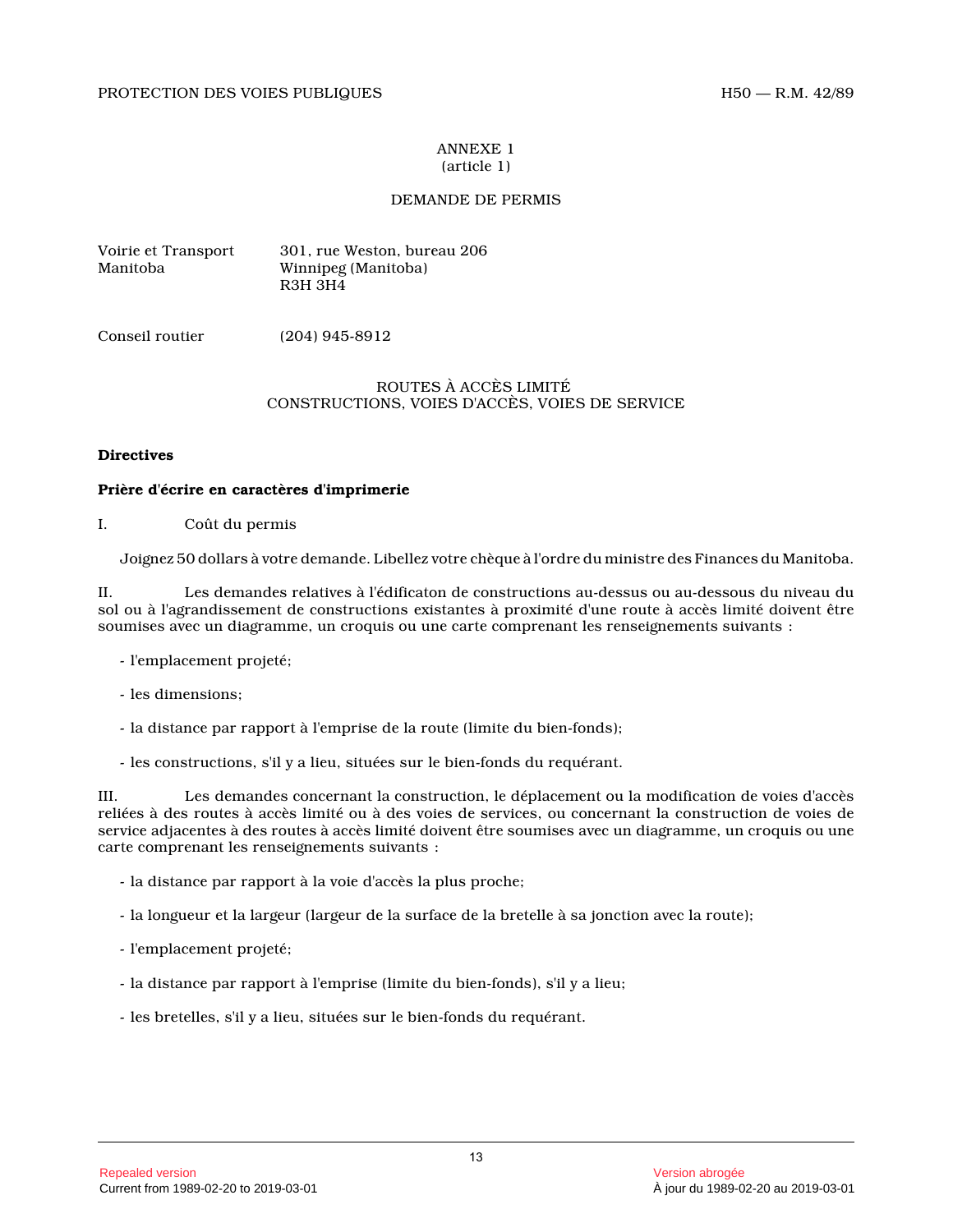## **NOTE**

- TOUTES LES DEMANDES DOIVENT PORTER LA SIGNATURE DU PROPRIÉTAIRE FONCIER INSCRIT.
- En cas de lotissement, l'approbation ou l'approbation provisoire pertinente doit être jointe à la demande.
- L'original ou une copie du certificat de titre foncier doit être annexé à la demande.
- L'original ou une copie du certificat d'arpentage devrait être soumis s'il est disponible.
- La section "plan du site" est réservée aux croquis et aux renseignements supplémentaires. Si elle ne suffit pas, utilisez le verso de la feuille.
- Les demandes ne sont pas étudiées tant qu'elles ne sont pas complètes.
- La signature du propriétaire doit être apposée à la demande à moins qu'une lettre indiquant que ce dernier sait qu'une demande a été présentée et qu'il est d'accord avec cette demande n'y soit jointe.

## **Au requérant**

Veuillez conserver les directives et la copie réservée au requérant. Envoyez votre paiement et le reste de la demande au Conseil routier à l'adresse susmentionnée.

LE TITULAIRE D'UNE DEMANDE APPROUVÉE N'EST PAS DISPENSÉ D'OBSERVER LES CONDITIONS DU PERMIS, DES ARRÊTÉS MUNICIPAUX ET DES RÈGLEMENTS DE ZONAGE.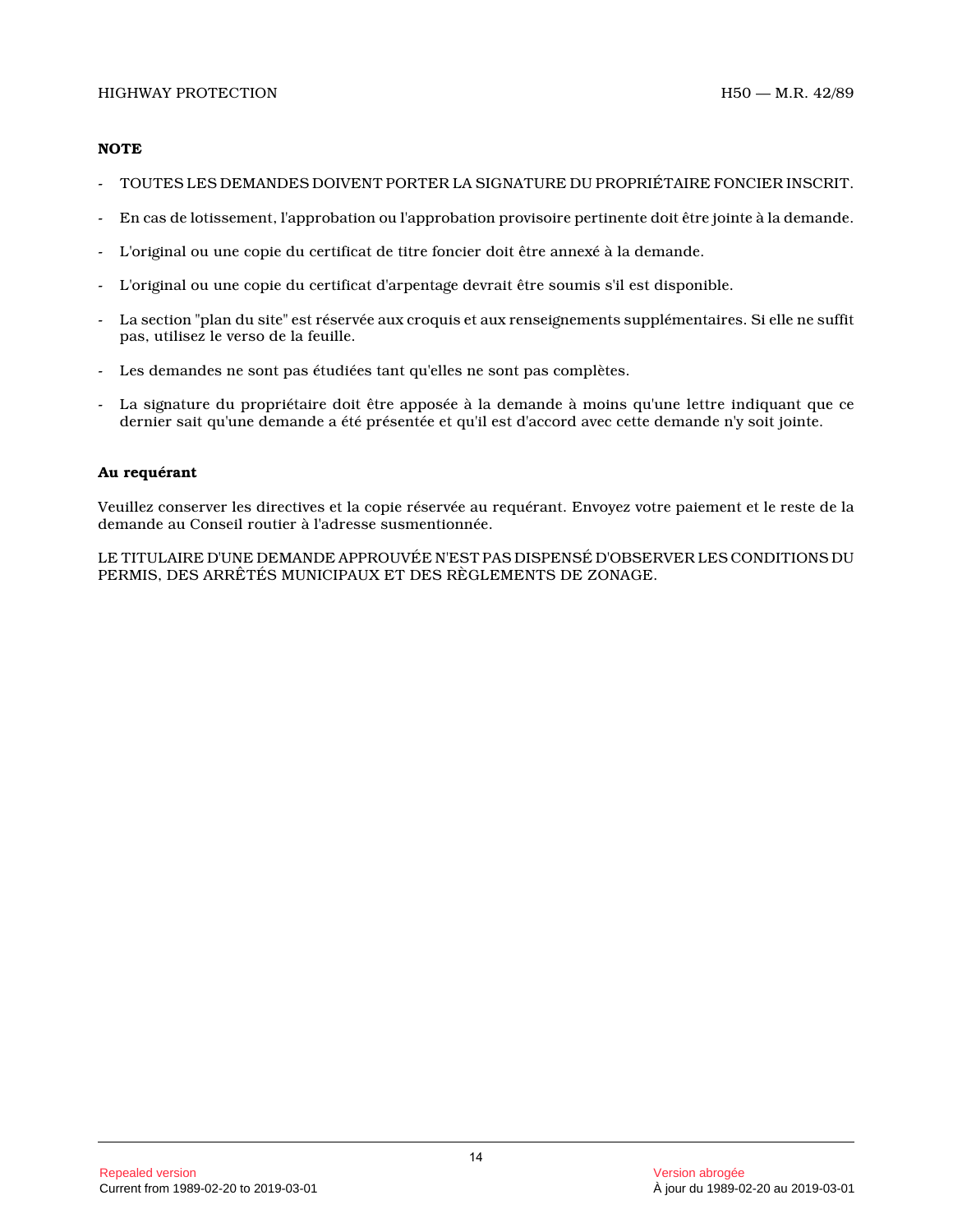| DEMANDE DE PERMIS | Voirie et Transport<br>Manitoba | 301, rue Weston, bureau 206<br>Winnipeg (Manitoba)<br>R3H 3H4 |
|-------------------|---------------------------------|---------------------------------------------------------------|
|                   | Conseil routier                 | $(204)$ 945-8912                                              |

CONSTRUCTION dans une zone contrôlée adjacente à une route à accès limité ou à une voie d'accès débouchant sur une telle route.

Veuillez cocher au moins une case

[ ] Construction de voies d'accès

[ ] Déplacement ou modification de voies d'accès

- [ ] Construction de voies d'accès débouchant sur une voie de service
- [ ] Construction d'une route de bornage (route de service) dans une zone contrôlée
- [ ] Érection de constructions ou agrandissements de construction
- [ ] Emploi à d'autres fins (voies d'accès, constructions ou biens-fonds)
- [ ] Autre

EMPLACEMENT (en caractères d'imprimerie S.V.P.)

| $N^{\circ}$ de(s) route(s)   |                                                                      |                                         |                              |  |  |
|------------------------------|----------------------------------------------------------------------|-----------------------------------------|------------------------------|--|--|
| $N^{\circ}$ du titre foncier |                                                                      |                                         | Bureau des titres fonciers d |  |  |
| L.R./L.N.R.                  |                                                                      | bloc $\qquad \qquad \qquad$ plan        | B.T.F.                       |  |  |
|                              |                                                                      | section contract township               | rang                         |  |  |
|                              |                                                                      |                                         |                              |  |  |
|                              | M.R./D.A.L. d____________________________ ville, village ou localité |                                         |                              |  |  |
|                              |                                                                      |                                         |                              |  |  |
|                              |                                                                      | Revêtement proposé de la voie d'accès : |                              |  |  |
| SUPERFICIE DU BIEN-FONDS     |                                                                      |                                         |                              |  |  |
|                              | Façade donnant sur la route : m                                      |                                         | hectares                     |  |  |
| <b>OCCUPATION PRÉVUE</b>     |                                                                      |                                         |                              |  |  |
| agricole                     | résidentielle []<br>$\blacksquare$                                   | commerciale                             | autre                        |  |  |
|                              |                                                                      |                                         |                              |  |  |

Une demande de lotissement du bien-fonds a-t-elle été présentée? (s'il y a lieu) oui \_\_\_\_ non \_\_\_\_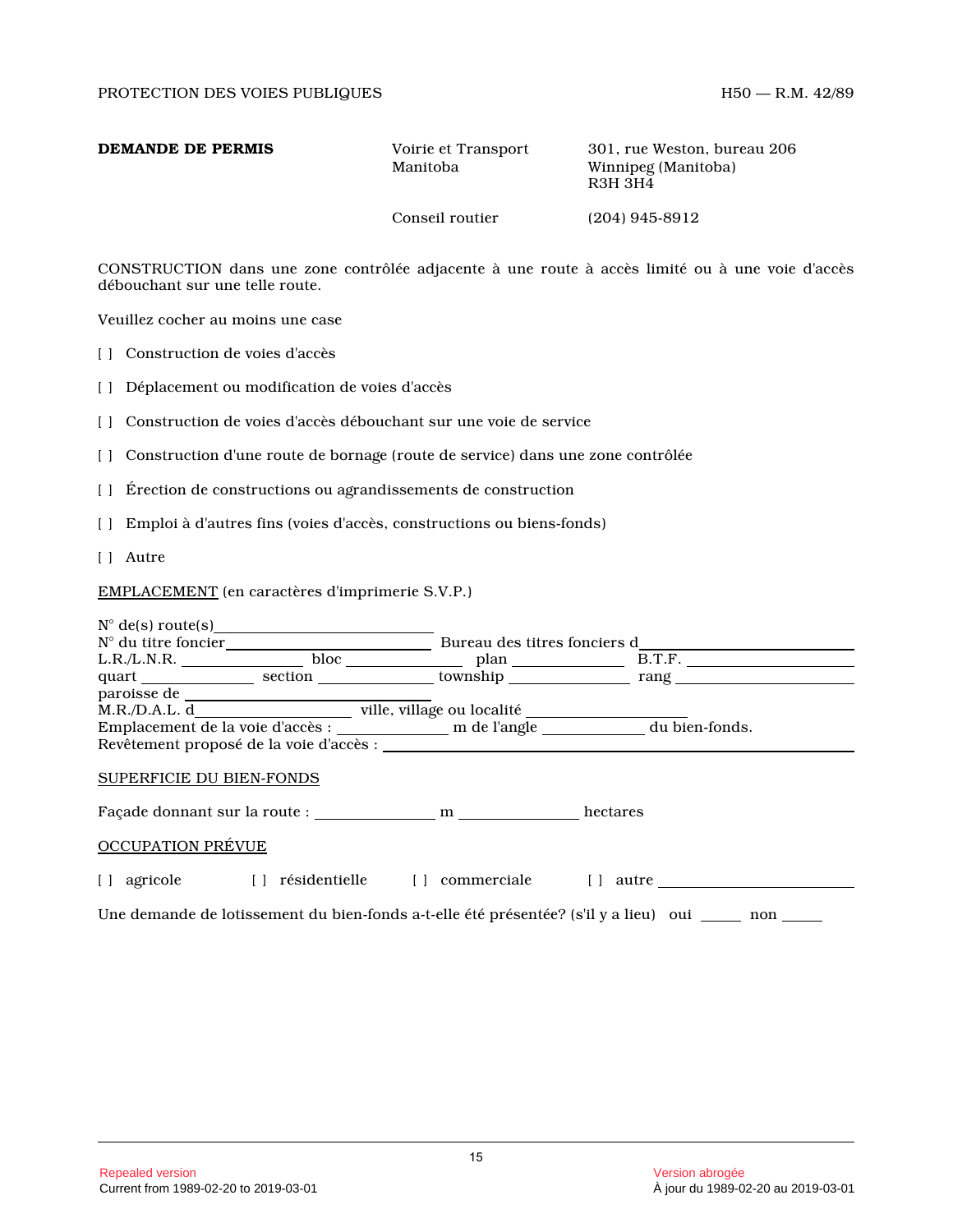|                        |                                                               | <u>cono i Roc i iono i Robe i eeo</u> (ioales les consu actions, y compi is les voles u acces, doivent eu c'indiquees |                                               |                                        |                                            |
|------------------------|---------------------------------------------------------------|-----------------------------------------------------------------------------------------------------------------------|-----------------------------------------------|----------------------------------------|--------------------------------------------|
|                        | sur un croquis joint à la présente demande)                   |                                                                                                                       |                                               |                                        |                                            |
|                        |                                                               |                                                                                                                       |                                               | distance de l'emprise                  |                                            |
|                        |                                                               |                                                                                                                       |                                               |                                        |                                            |
|                        |                                                               | $m x$ m x m x                                                                                                         |                                               |                                        | $\frac{m}{m}$                              |
|                        | $\mathbf{u}$                                                  | $m x$ m x m x                                                                                                         |                                               | $\pmb{\mathsf{H}}$                     | $\frac{1}{\sqrt{1-\frac{1}{2}}}\mathbf{m}$ |
| $\frac{4}{5}$ .        | $\mathbf{u}^{\top}$                                           | $m x$ m x m m m                                                                                                       |                                               | $\mathbf{H}$                           | $\frac{1}{\sqrt{1-\frac{1}{2}}}\text{m}$   |
|                        | $\frac{1}{n}$                                                 | $m x$ m x m                                                                                                           |                                               | $\mathbf{H}$                           | $\frac{1}{2}$ m                            |
|                        | $\mathbf{u}$                                                  | $\frac{m x}{m}$ m x                                                                                                   |                                               | $\mathbf{H}$                           | $\frac{1}{\sqrt{1-\frac{1}{2}}}\mathbf{m}$ |
|                        | PROPRIÉTAIRE FONCIER INSCRIT<br>Nom (caractères d'imprimerie) |                                                                                                                       | REQUÉRANT                                     | Nom (caractères d'imprimerie)          |                                            |
|                        |                                                               |                                                                                                                       |                                               |                                        |                                            |
| Adresse                |                                                               |                                                                                                                       | Adresse                                       |                                        |                                            |
|                        | Prov. code postal                                             | tél. (bureau)                                                                                                         |                                               | Prov. code postal                      | tél. (bureau)                              |
|                        |                                                               | tél. (dom.)                                                                                                           |                                               |                                        | tél. (dom.)                                |
| Signature              |                                                               | date                                                                                                                  | Signature                                     |                                        | date                                       |
|                        |                                                               |                                                                                                                       |                                               | Le requérant représente :              |                                            |
|                        |                                                               |                                                                                                                       |                                               |                                        |                                            |
|                        |                                                               |                                                                                                                       |                                               |                                        |                                            |
|                        |                                                               |                                                                                                                       |                                               | Lieu d'audience préféré :              |                                            |
| $N^{\circ}$ de dossier | Ligne de contrôle                                             | Vitesse                                                                                                               | District                                      | [] Brandon [] Le Pas<br>[ ] Swan River | [] Winnipeg [] Dauphin                     |
|                        | RÉSERVÉ AU MINISTÈRE                                          |                                                                                                                       |                                               |                                        |                                            |
|                        | N° de la section de contrôle                                  |                                                                                                                       |                                               |                                        | N. ou E.<br>S. ou O.                       |
|                        |                                                               |                                                                                                                       | Distance de l'édifice<br>le plus proche       |                                        |                                            |
|                        |                                                               | Grandeur du ponceau _______ mm x ______ (calibre)                                                                     | Distance entre l'édifice                      | le plus proche et la route             |                                            |
| Limite de vitesse      |                                                               | km/h                                                                                                                  | Distance de la voie<br>d'accès la plus proche |                                        |                                            |

CONSTRUCTIONS PROJETÉES (toutes les constructions, y compris les voies d'accès, doivent être indiquées

Remarques :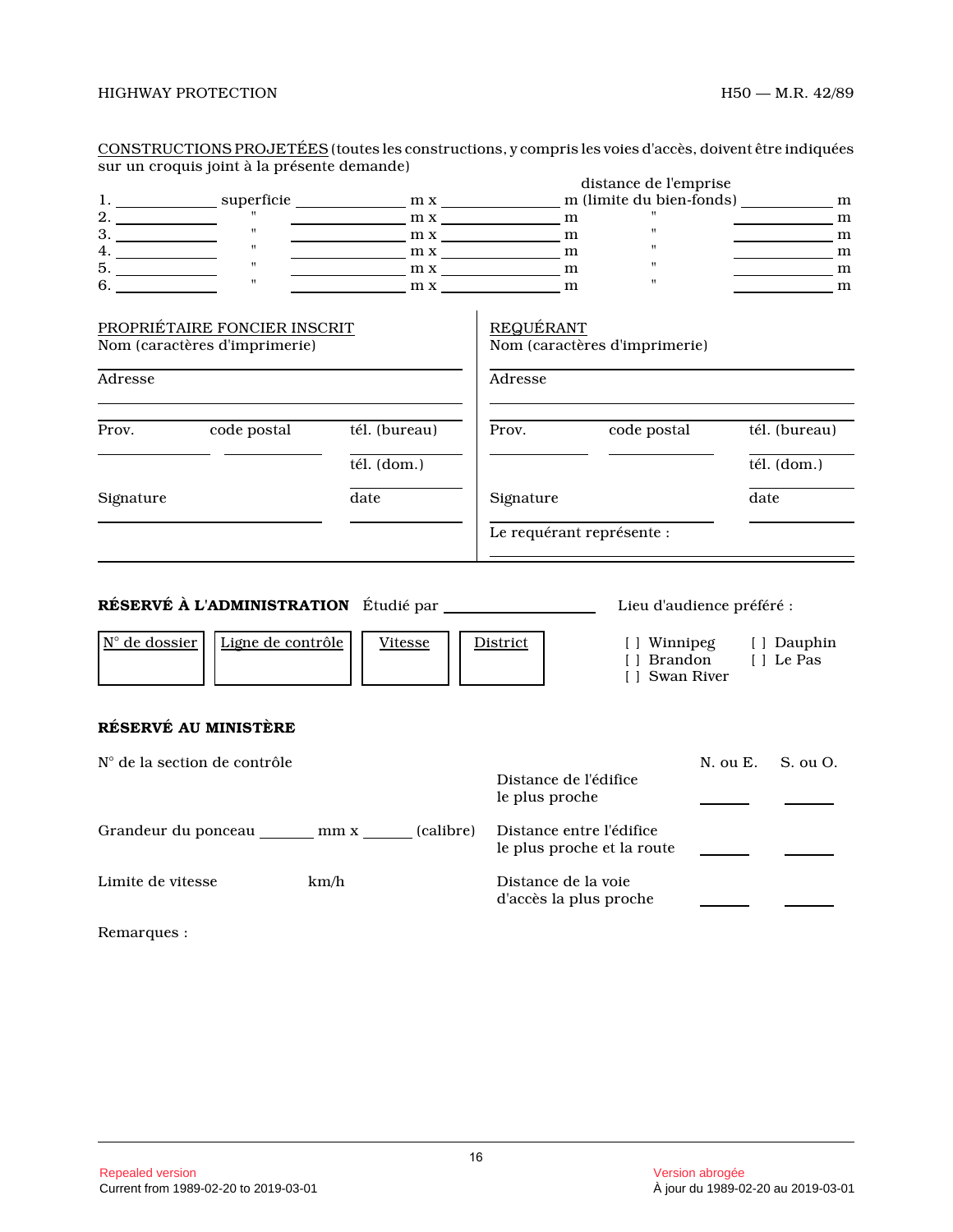### ANNEXE 2 (article 1)

## DEMANDE DE PERMIS

Voirie et Transport 301, rue Weston, bureau 206 Winnipeg (Manitoba) R3H 3H4

Conseil routier (204) 945-8912

## DEMANDE POUR PANNEAUX PUBLICITAIRES

## **Directives**

## **Prière d'écrire en caractères d'imprimerie**

I. Coût du permis

Joignez 50 dollars à votre demande. Libellez votre chèque à l'ordre du ministre des Finances du Manitoba.

II. Les demandes relatives à l'édificaton d'un panneau publicitaire ou d'un panneau commercial doivent être soumises avec un diagramme, un croquis ou une carte comprenant les renseignements suivants :

- l'emplacement projeté;
- la distance par rapport à l'emprise (limite du bien-fonds);
- les dimensions du panneau;
- un croquis du panneau, de son contenu, etc.;
- les constructions, les panneaux et les voies d'accès ainsi que leur distance par rapport à la route.

## **NOTE**

- TOUTES LES DEMANDES DOIVENT PORTER LA SIGNATURE DU PROPRIÉTAIRE FONCIER INSCRIT.
- L'original ou une copie du certificat de titre foncier doit être joint à la demande.
- La section « plan du site » est réservée aux croquis et aux renseignements supplémentaires. Si elle ne suffit pas, utilisez le verso de la feuille.
- Les demandes ne sont pas étudiées tant qu'elles ne sont pas complètes.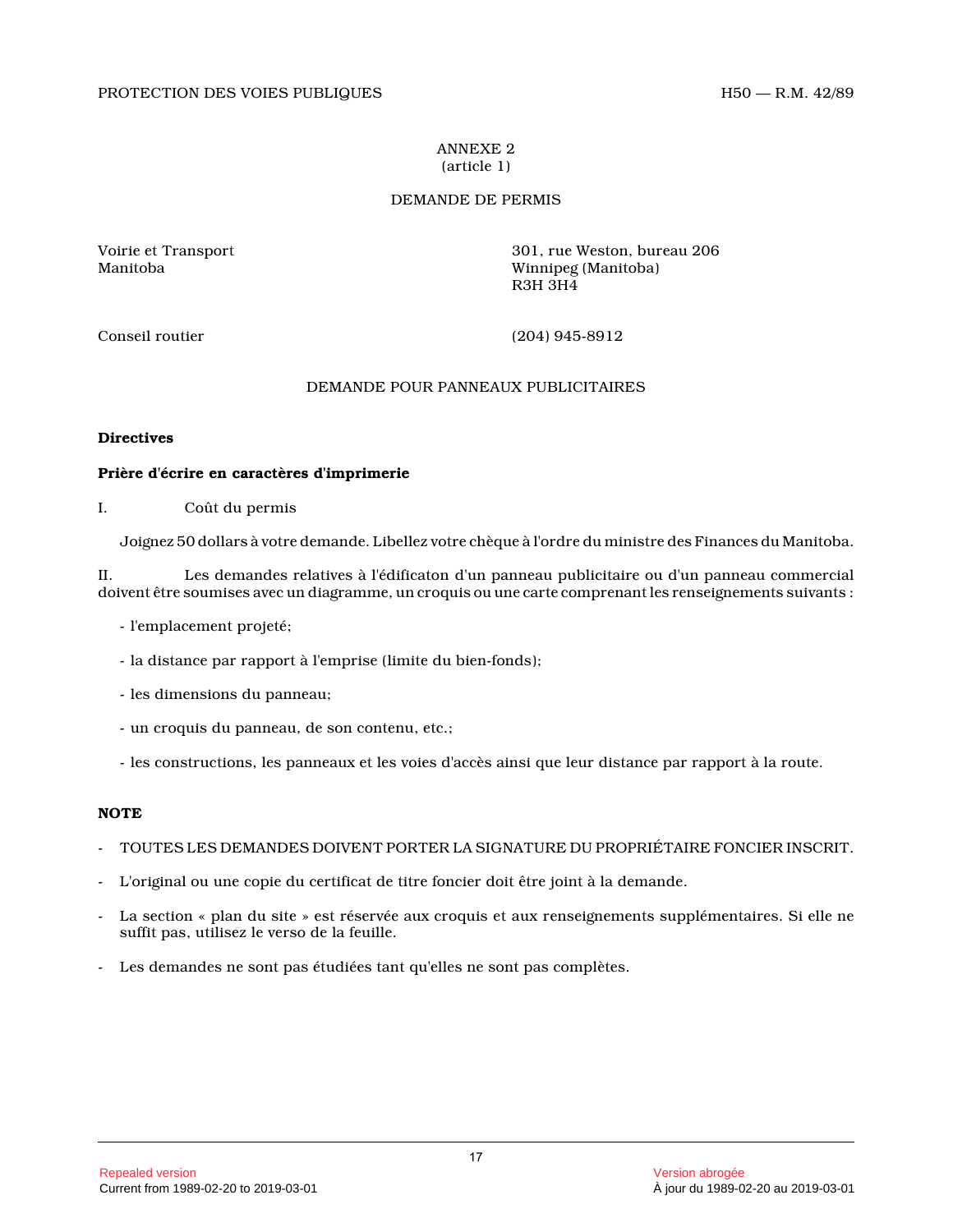## **Au requérant**

Veuillez conserver les directives et la copie réservée au requérant. Envoyez votre paiement et le reste de la demande au Conseil routier à l'adresse susmentionnée.

LE TITULAIRE D'UNE DEMANDE APPROUVÉE N'EST PAS DISPENSÉ D'OBSERVER LES CONDITIONS DU PERMIS, DES ARRÊTÉS MUNICIPAUX ET DES RÈGLEMENTS DE ZONAGE.

Pour de plus amples renseignements sur la politique ayant trait aux panneaux, veuillez contacter les bureaux municipaux, les bureaux de district ou les bureaux du Conseil routier.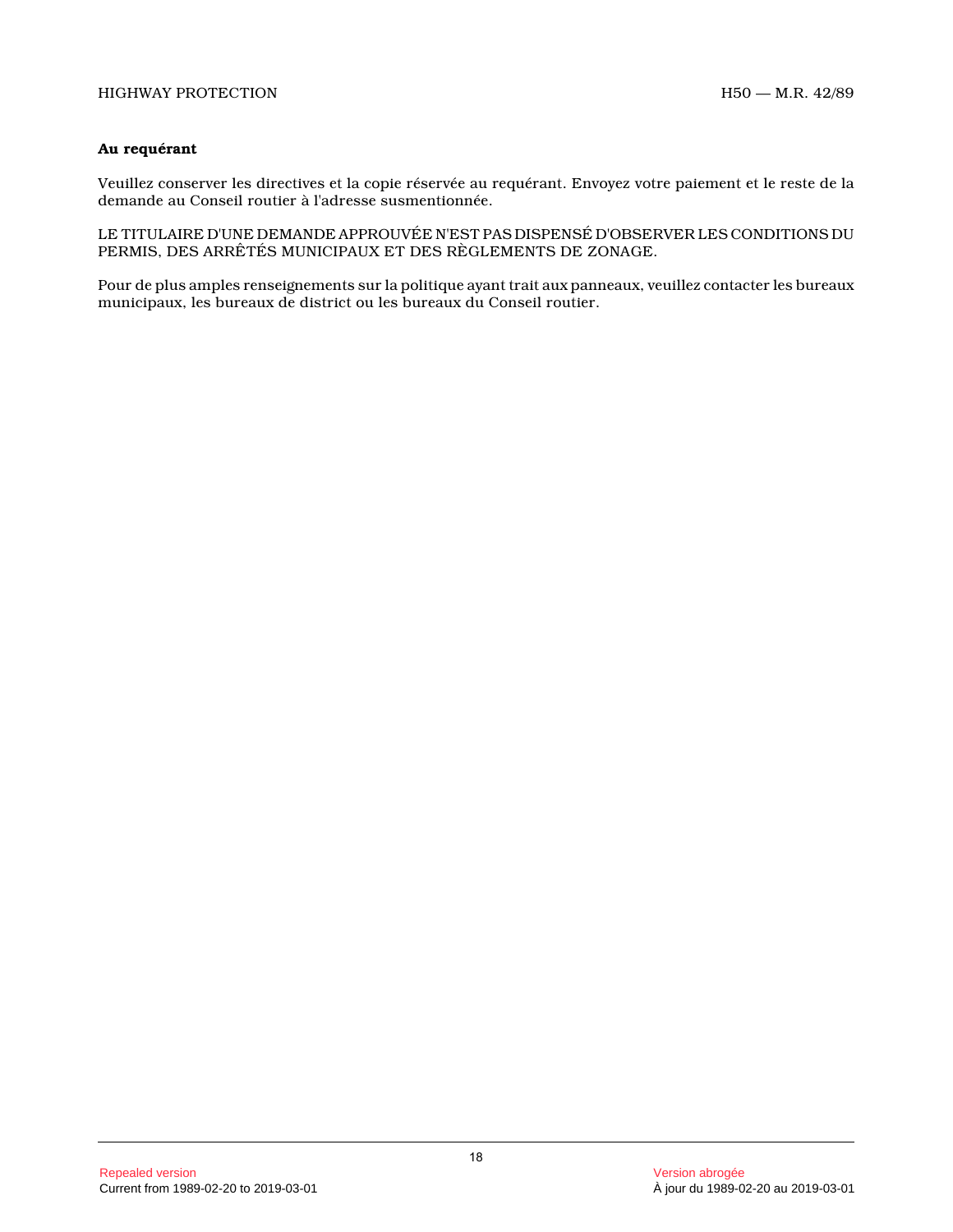## **DEMANDE DE PERMIS**

## PANNEAU PUBLICITAIRE

| (Veuillez cocher au moins une des cases suivantes)                                                                                                                                                                                                                  |
|---------------------------------------------------------------------------------------------------------------------------------------------------------------------------------------------------------------------------------------------------------------------|
| PANNEAU : à l'extérieur du bien-fonds [] sur le bien-fonds [] illuminé [] non illuminé []                                                                                                                                                                           |
| GENRE DE PANNEAUX : temporaire [ ] permanent [ ] portatif [ ] en forme de V [ ] en recto-verso [ ]                                                                                                                                                                  |
| d'un seul côté seulement [] pour _______ mois/semaines s'il est temporaire                                                                                                                                                                                          |
| UTILISATION PROJETÉE : historique [ ] commerciale [ ] communautaire [ ]                                                                                                                                                                                             |
| autre [] Préciser :                                                                                                                                                                                                                                                 |
| EMPLACEMENT DU PANNEAU<br>Adjacent à la route n° _____________. Devant être installé à ___________km de la localité la plus proche.<br>Devant être installé à ____________ km du service offert (pour les panneaux à l'extérieur du bien-fonds du<br>propriétaire). |
|                                                                                                                                                                                                                                                                     |
| DIMENSION ET CONCEPTION<br>Le panneau fait face au nord [] au sud [] à l'ouest [] à l'est []                                                                                                                                                                        |
|                                                                                                                                                                                                                                                                     |
| nord [] sud [] ouest [] est []                                                                                                                                                                                                                                      |

## ATTESTATION

Je certifie, par la présente attestation, que les renseignements de la demande sont exacts :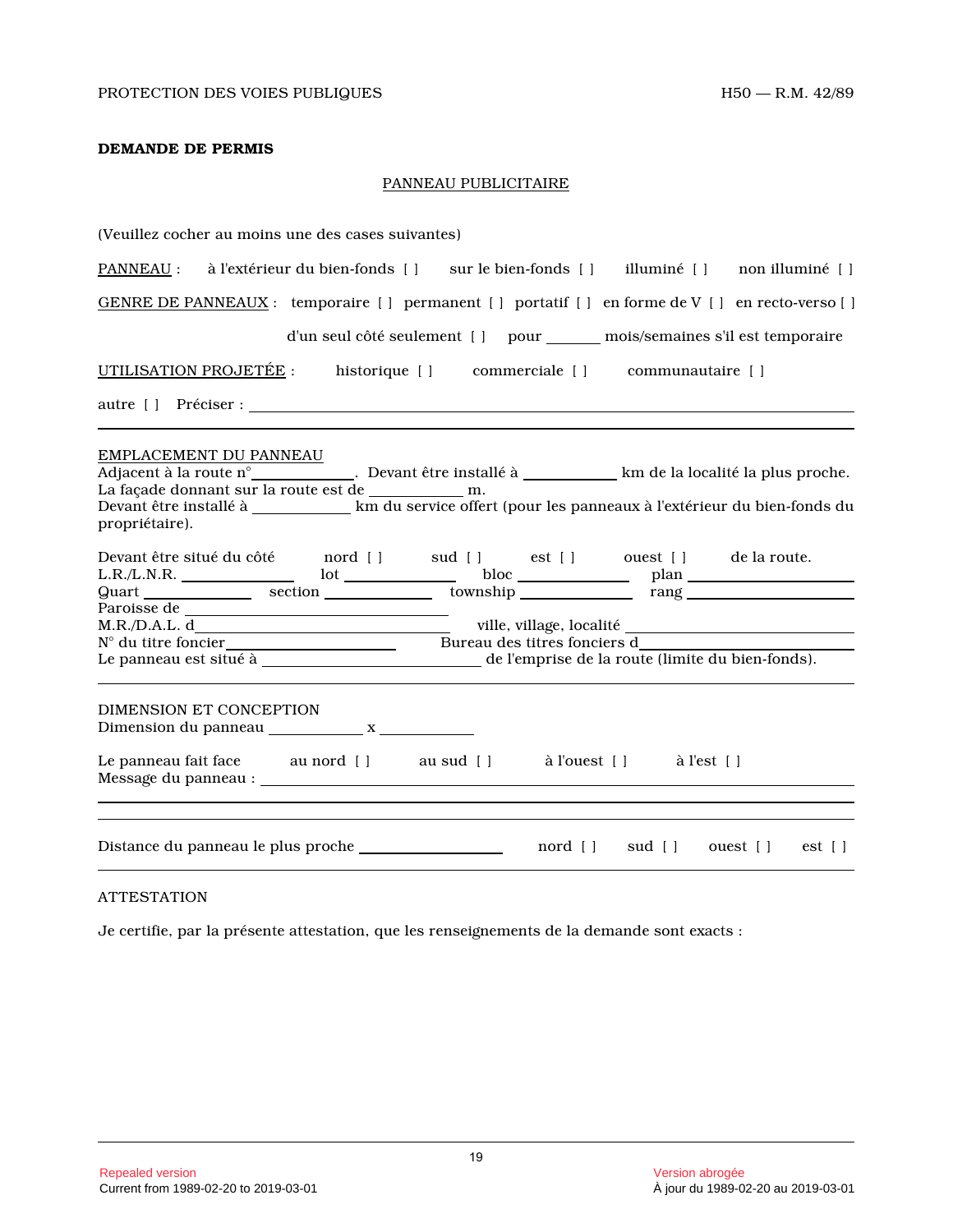# REQUÉRANT (caractères d'imprimerie)

|                                                                                                                                                                                                                                                                                                                                                                                                                          | $Province: \_$    |                                                                                                   |          |          |  |  |
|--------------------------------------------------------------------------------------------------------------------------------------------------------------------------------------------------------------------------------------------------------------------------------------------------------------------------------------------------------------------------------------------------------------------------|-------------------|---------------------------------------------------------------------------------------------------|----------|----------|--|--|
|                                                                                                                                                                                                                                                                                                                                                                                                                          |                   |                                                                                                   |          |          |  |  |
|                                                                                                                                                                                                                                                                                                                                                                                                                          |                   |                                                                                                   |          |          |  |  |
|                                                                                                                                                                                                                                                                                                                                                                                                                          |                   |                                                                                                   |          |          |  |  |
| PROPRIÉTAIRE FONCIER<br>Par les présentes, je donne la permission à<br>d'ériger le panneau décrit ci-dessus sur le bien-fonds susmentionné. Je donne la permission au personnel<br>autorisé de pénétrer sur le bien-fonds en question pour procéder à l'inspection, à l'érection, à la réparation,<br>à la modification et à l'enlèvement du panneau.<br>PROPRIÉTAIRE FONCIER (caractères d'imprimerie)<br>$\text{Nom}:$ |                   |                                                                                                   |          |          |  |  |
|                                                                                                                                                                                                                                                                                                                                                                                                                          |                   |                                                                                                   |          |          |  |  |
|                                                                                                                                                                                                                                                                                                                                                                                                                          |                   |                                                                                                   |          |          |  |  |
|                                                                                                                                                                                                                                                                                                                                                                                                                          |                   |                                                                                                   |          |          |  |  |
| RÉSERVÉ À L'ADMINISTRATION<br><u>N° de dossier</u><br>RÉSERVÉ AU MINISTÈRE                                                                                                                                                                                                                                                                                                                                               | Ligne de contrôle | Vitesse                                                                                           | District |          |  |  |
| N° de la section de contrôle                                                                                                                                                                                                                                                                                                                                                                                             |                   | Distance de l'édifice<br>le plus proche<br>Distance entre l'édifice<br>le plus proche et la route | N. ou E. | S. ou O. |  |  |
| Limite de vitesse                                                                                                                                                                                                                                                                                                                                                                                                        | km/h              | Distance de la voie<br>d'accès la plus proche                                                     |          |          |  |  |
| Remarques :                                                                                                                                                                                                                                                                                                                                                                                                              |                   |                                                                                                   |          |          |  |  |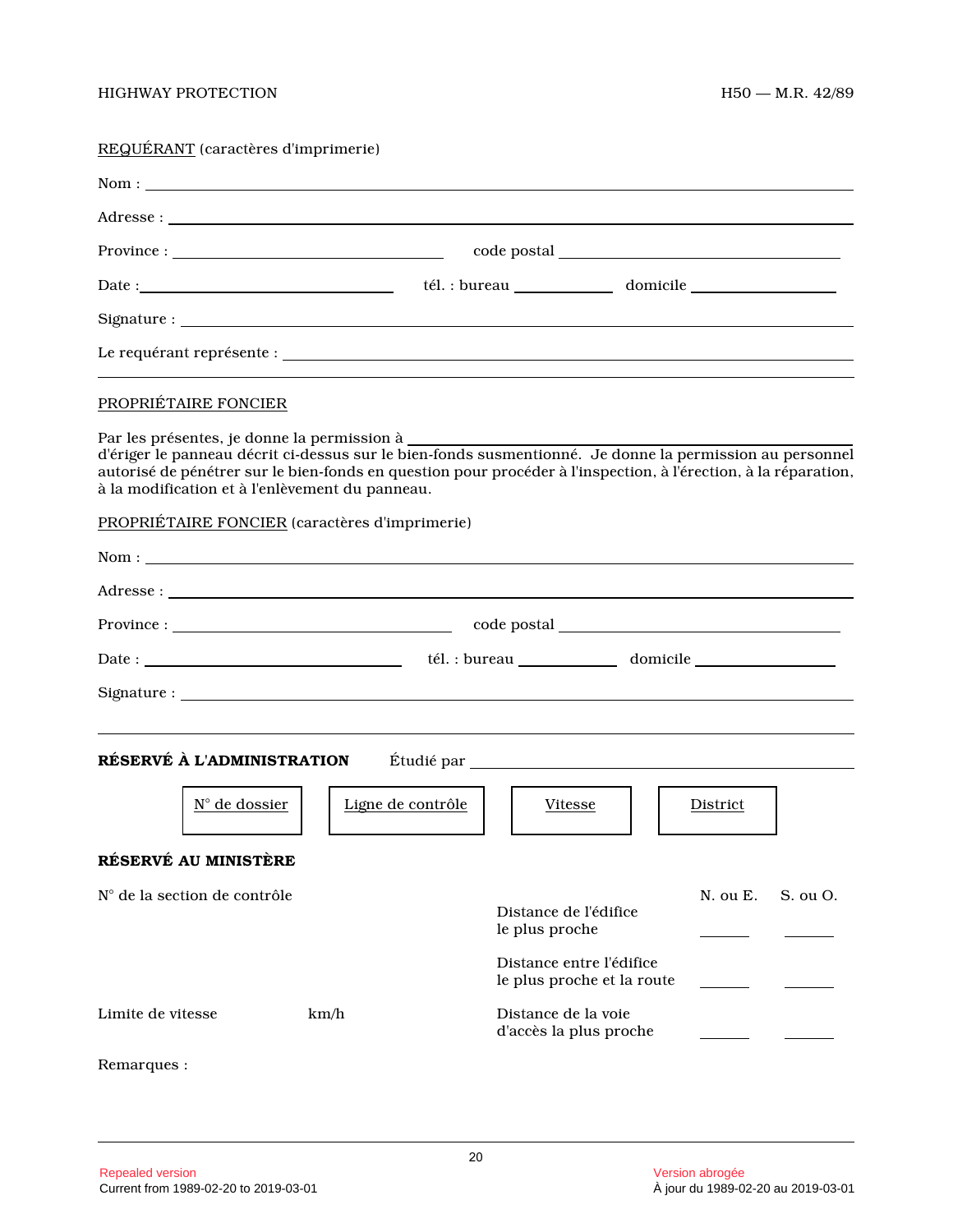## ANNEXE 3 (article 2)

| Province du Manitoba<br>Conseil routier                                                                                                                                                                                              |          |                                                                                           | Voirie et Transport<br>Manitoba  |  |                                  |  |  |  |
|--------------------------------------------------------------------------------------------------------------------------------------------------------------------------------------------------------------------------------------|----------|-------------------------------------------------------------------------------------------|----------------------------------|--|----------------------------------|--|--|--|
| <b>PERMIS</b>                                                                                                                                                                                                                        |          |                                                                                           |                                  |  |                                  |  |  |  |
| N° du dossier                                                                                                                                                                                                                        |          | $N^{\circ}$ du plan                                                                       | $\overline{N}^{\circ}$ du permis |  |                                  |  |  |  |
| Permis en vue de l'érection, dans des zones contrôlées, de constructions adjacenctes à une route à accès<br>limité ou de voies d'accès qui débouchent sur une telle route.<br>Permis accordé à :                                     |          |                                                                                           |                                  |  |                                  |  |  |  |
| Nom du titulaire <b>Nome and Science and Science and Science and Science and Science and Science and Science and Science and Science and Science and Science and Science and Science and Science and Science and Science and Sci</b> |          |                                                                                           |                                  |  |                                  |  |  |  |
| Adresse and the state of the state of the state of the state of the state of the state of the state of the state of the state of the state of the state of the state of the state of the state of the state of the state of th       |          |                                                                                           |                                  |  |                                  |  |  |  |
| Propriétaire foncier inscrit                                                                                                                                                                                                         |          |                                                                                           |                                  |  |                                  |  |  |  |
| Occupation prévue de la propriété                                                                                                                                                                                                    |          |                                                                                           |                                  |  |                                  |  |  |  |
| Résidentielle                                                                                                                                                                                                                        | Agricole |                                                                                           | Commerciale Autre                |  | Emploi à d'autres fins seulement |  |  |  |
| Construction, voie d'accès ou autre occupation autorisée ________________________                                                                                                                                                    |          |                                                                                           |                                  |  |                                  |  |  |  |
|                                                                                                                                                                                                                                      |          |                                                                                           |                                  |  |                                  |  |  |  |
|                                                                                                                                                                                                                                      |          |                                                                                           |                                  |  |                                  |  |  |  |
| Dimension des constructions et al. (2008) and the set of the set of the set of the set of the set of the set of the set of the set of the set of the set of the set of the set of the set of the set of the set of the set of        |          |                                                                                           |                                  |  |                                  |  |  |  |
| Emplacement et largeur de la ou des<br>voies d'accès proposées ou qui existent déjà                                                                                                                                                  |          |                                                                                           |                                  |  |                                  |  |  |  |
|                                                                                                                                                                                                                                      |          | (A) _______ m par rapport à la limite ________ de la propriété ayant _______ m de largeur |                                  |  |                                  |  |  |  |
|                                                                                                                                                                                                                                      |          | (B) _______ m par rapport à la limite ________ de la propriété ayant _______ m de largeur |                                  |  |                                  |  |  |  |